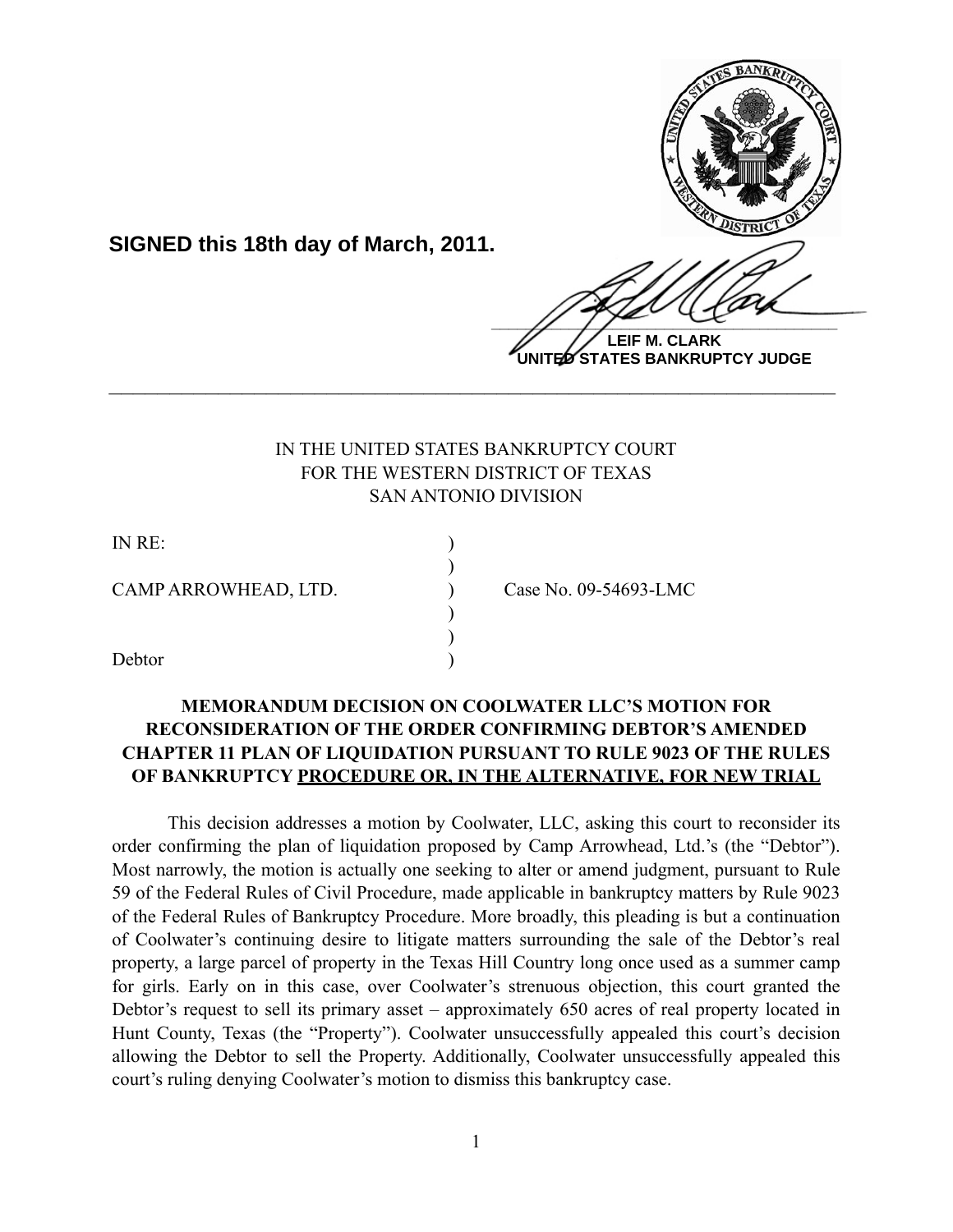After the sale was consummated, the Debtor filed a disclosure statement and liquidating plan. Coolwater did not object to either the Disclosure Statement or the Plan, and, on May 21, 2010, the court confirmed the Debtor's Plan. On May 28, 2010, Coolwater filed this Motion Pursuant to Federal Rule of Bankruptcy Procedure 9023 of the Federal Rules of Bankruptcy Procedure to Amend Order Confirming Debtor's First Amended Plan of Reorganization; or, in the Alternative, for New Trial (the "Motion to Reconsider"). In the Motion to Reconsider, Coolwater asks the court to reconsider its Confirmation Order claiming that the order (and the plan) contain a third-party injunction that should be stricken, either as a matter of law or as a matter of equity. The matter was heard by the court on July 14, 2010 (the "July Hearing"), at the conclusion of which the court ordered additional briefing. After consideration of the papers filed in advance of the July Hearing, the oral arguments made at the July Hearing, and the additional briefing submitted by the Debtor and Coolwater, and for the reasons stated below, the court now enters this Memorandum Decision.

### A. **Background Facts**

 The dispute between Coolwater and the Debtor originated well before this bankruptcy filing. The Motion to Reconsider cannot be considered in a vacuum, and, as we shall see below, is intricately related to the sale of the Debtor's Property. A somewhat detailed review of the background is necessary. The court cautions that the following summary is provided for the convenience of all concerned, and should not be construed as either binding findings of fact or conclusions of law by any court. The summary is drawn in considerable part from a Joint Statement of Undisputed Facts as stipulated by the debtor and Coolwater, submitted in conjunction with a hearing held early on in this case.<sup>1</sup>

 On April 15, 2009, the Debtor (through its agents) informed Coolwater (through its agent) that it would accept an offer by Coolwater to purchase the Property for \$6.5 million. *Joint Statement*, at ¶ 14. However, on April 18, 2009, instead of Coolwater submitting an offer to the Debtor, the Debtor delivered a signed offer to Coolwater titled 'Agricultural Land Earnest Money Contract' (the "Coolwater Offer"). *Id.* at  $\P$  16. Two days later, on April 20, 2009, Glenn A. Youngkin and Suzanne S. Youngkin offered to buy the Property from the Debtor for \$6.75 million (the "Youngkin Offer"). *Id.* ¶ 17. Pursuant to the terms of Youngkin Offer, the Youngkins immediately deposited \$150,000 in earnest money with an escrow agent, who acknowledged receipt of the deposit on that same day, April 20, 2009. *Id.* at ¶ 17. That same day, the Debtor sent notice to Coolwater that it was withdrawing and revoking the Coolwater Offer. *Id.* at ¶ 18. Later on in the day<sup>[2](#page-1-1)</sup> on April 20, in compliance with the Coolwater Offer, Coolwater also deposited \$20,000 in earnest money with a title company, and instructed the title company to

<span id="page-1-0"></span> $<sup>1</sup>$  In advance of the January 2010 hearing on the Sale Motion and Coolwater's motion to dismiss, the parties filed a</sup> JOINT STATEMENT OF UNDISPUTED FACTS, AS STIPULATED BY CAMP ARROWHEAD, LTD. AND COOLWATER, LLC, RELATING TO MATTERS SCHEDULED FOR HEARING ON JANUARY 6, 2010 [DOCUMENT NOS. 9 & 12] [Docket No. 37].

<span id="page-1-1"></span><sup>&</sup>lt;sup>2</sup> Pursuant to the Joint Statement, the exact timing of the various events that took place on April 20, 2009 is in dispute. For this reason, the court will not describe the times here.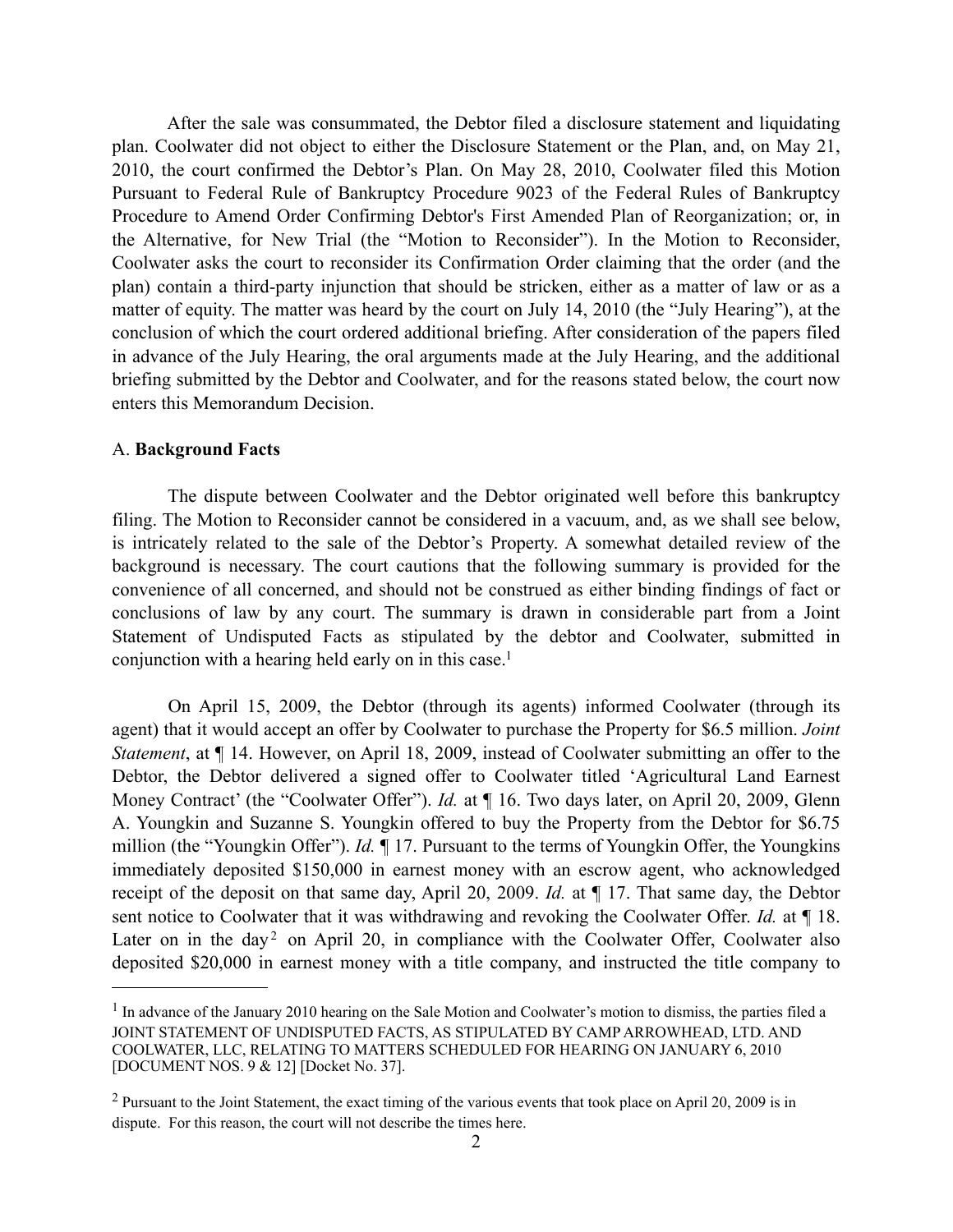deliver \$100 of the earnest money to the Debtor. *Id.* ¶ 19. On April 24, 2009, Coolwater sued the Debtor in state court over the revocation of the Coolwater Offer. That litigation was still pending when the bankruptcy was filed. *Id.* ¶ 20.

 On November 30, 2009, the Debtor filed a voluntary petition for relief under Chapter 11 of the Bankruptcy Code. Soon after, on December 8, 2009, the Debtor filed a motion to sell substantially all of its assets pursuant to 11 U.S.C. § 363 (the "Sale Motion") [Docket No. 9]. In particular, the Sale Motion sought permission to sell the Property to the Youngkins, as well as to assume an executory contract -- the Youngkin Offer. Coolwater immediately responded by filing not only an objection to the Sale Motion [Docket No. 26] but also a motion to dismiss the bankruptcy case on grounds that the case was filed in bad faith [Docket No. 11]. Needless to say, the Debtor objected to the dismissal of this case [Docket No. 28]. Ultimately, the court held a hearing on January 6, 2010, at which time the court denied Coolwater's motion to dismiss the case and granted the Sale Motion (the "Sale Order") [Docket No. 48]. Coolwater appealed both determinations to the District Court, and on April 20, 2010, but the District Court ruled against Coolwater on both accounts [Docket Nos. 106-107]. At this juncture, the Sale Order is a final, unappealeable order.

 Some discussion of the Sale Order is relevant here. The Sale Order authorized the Debtor to sell the Property for \$6.575 million to Glenn A. Youngkin and Suzanne S. Youngkin (together, the "Youngkins"), or their assignee, P&O Ranch, LLC. *Sale Order*, ¶ F. Additionally, the Sale Order provided:

Except as otherwise provided by the Sales Contract or this Order, all persons and entities, including, but not limited to, all debt security holders, equity security holders, governmental, tax, and regulatory authorities, lenders, tort claimants, litigants, trade and other creditors, holding Interests of any kind or nature whatsoever against or in the Debtor or the Property (whether legal or equitable, secured or unsecured, matured or unmatured, contingent or non-contingent, senior or subordinated), arising under or out of, in connection with, or in any way relating to, the Debtor, the Property, or the Sale, are forever barred, estopped, and permanently enjoined from asserting against the Purchasers, their successors or assigns, their property, or the Property, such persons' or entities' Interests.

*Sale Order*, ¶ 9 at 8. 'Purchasers' was defined in the Sale Order as Glenn A. Youngkin, Suzanne S. Youngkin, and their assignee, P&O Ranch, LLC. *Id.* ¶ F. Thus, the Sale Order, which is now a final order, specifically forbade third parties, including Coolwater, from suing the Purchasers for anything arising out of, or in connection with, the sale of the Property.

 On March 1, 2010, after the sale but before the District Court's ruling on Coolwater's appeal of the Sale Order, the Debtor filed its Disclosure Statement and Plan of Liquidation [Docket Nos. 93 and 94]. On March 4, 2010, the clerk's office sent notice scheduling a hearing on the Disclosure Statement for May 5, 2010 [Docket No. 96]. Counsel for Coolwater had the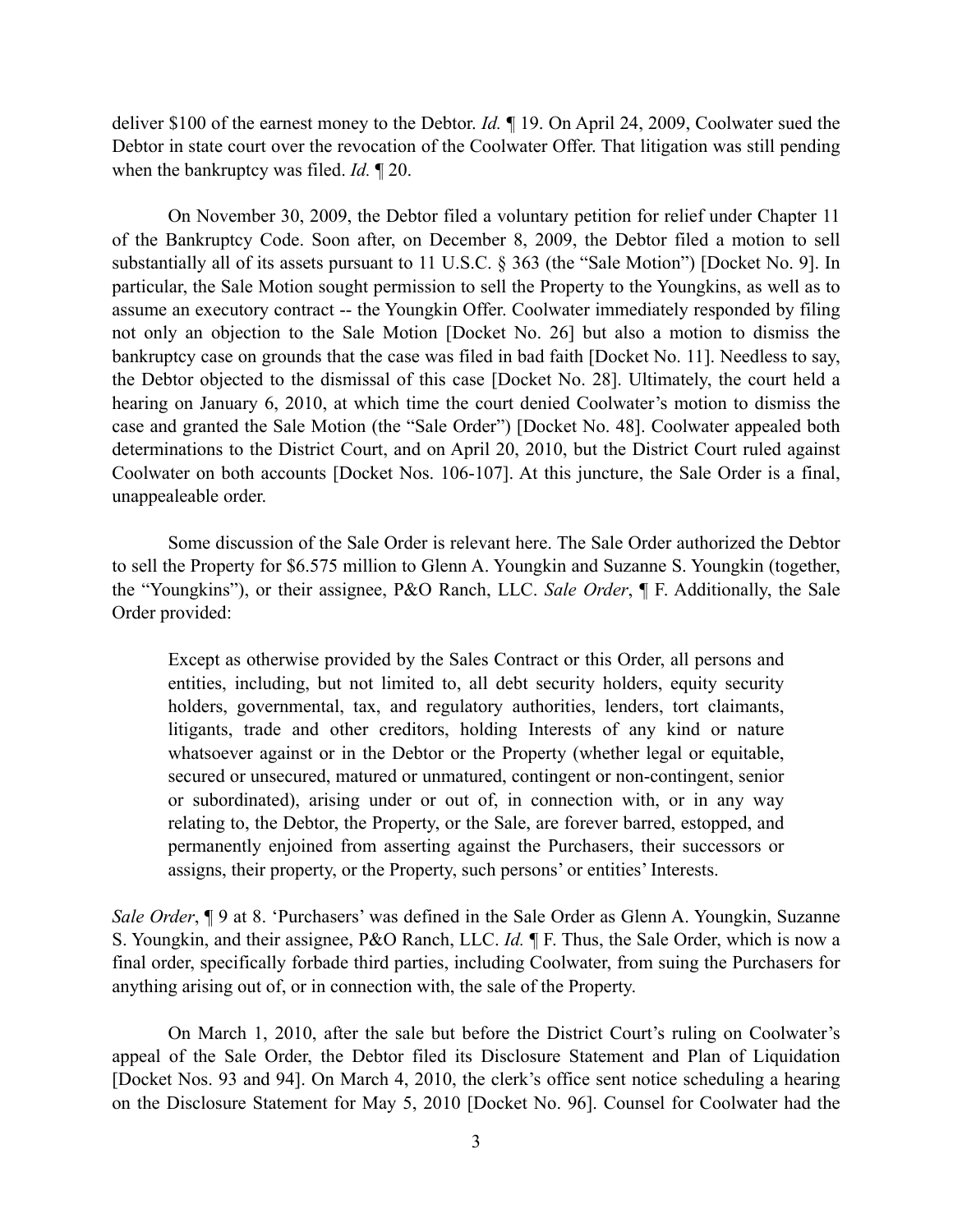opportunity to review both the Disclosure Statement and Plan via the clerk's electronic filing system, which generates an email notification to all registered filers involved in the case whenever a new pleading in the case is filed. That same notification system also alerted Coolwater's counsel of the hearing setting. On April 22, 2010, the debtor filed a motion for a hearing on the Disclosure Statement and Plan [Docket No. 104]. Coolwater's counsel was served with a copy of this motion. On April 28, 2010, the debtor filed a motion to shorten the time to confirm the Plan [Docket No. 109]. Coolwater's counsel was served with a copy of this request. On May 5, 2010, the court held a hearing on the Disclosure Statement. The only objection was filed by P&O Ranch LLC.<sup>3</sup> Coolwater filed no objections.

 The Disclosure Statement and Plan were amended on May 6, 2010 pursuant to the Debtor's resolution of P&O Ranch's objection and, on May 7, 2010, the debtor mailed out notice of the date of the confirmation hearing (the "Notice"). The Notice also gave an objection deadline. Needless to say, the Notice was served on Coolwater's counsel. Coolwater did not object to the Plan. Coolwater had filed a proof of claim and, on May 20, 2010, the debtor filed an objection to that claim. That same day, the debtor circulated to all interested parties, including Coolwater's counsel, a copy of the proposed form of confirmation order. After an uncontested confirmation hearing, on May 21, 2010, the court entered the order Confirming Amended Chapter 11 Plan of Liquidation for Camp Arrowhead, Ltd., together with Findings of Facts and Conclusions of Law in Support Thereof (the "Confirmation Order"). On May 28, 2010, Coolwater filed its Motion to Reconsider, which, in essence, for the first time raises Coolwater's objections to aspects of the Plan[.4](#page-3-1)

Only one paragraph of the Debtor's Plan offends Coolwater: Article IX,  $\P$  E(3), which is referenced in paragraph 8 of the Confirmation Order. *Confirmation Order*, ¶ 8 at 10. Article IX is titled 'Effect of Confirmation,' Paragraph E is titled 'Injunction,' and sub-paragraph 3, titled 'Creditor Injunction,' provides:

Subject to the other terms of, and except as provided by or in, the Plan or the Confirmation Order, effective as of and upon the occurrence of the Effective Date, the Confirmation Order shall constitute and provide for an injunction by the Bankruptcy Court as of the Effective Date against any Holder of a Claim from commencing or continuing any action or proceeding against the Debtor, the Plan Agent, any Partner and the Purchaser.

*Plan*, Art. IX,  $\parallel$  3(E) (the "Injunction Paragraph"). Unremarkably, the Injunction Paragraph refers to terms that have been defined in the Plan, including, in relevant part, 'Holder,' 'Claim,'

<span id="page-3-0"></span><sup>3</sup> P&O Ranch LLC is a Texas Limited Liability Company owned and managed by the Youngkins. As noted above, P&O bought the Property owned by the debtor in this case. *P&O Obj.*, at 1.

<span id="page-3-1"></span><sup>4</sup> As plan objections, of course, the arguments are untimely and could be disregarded *vel non*. It is for this reason that Coolwater must first satisfy the court of the legitimacy of raising these issues at this late stage under the standards for consideration of motions to alter or amend judgments under Rule 59. These arguments are taken up later in this decision.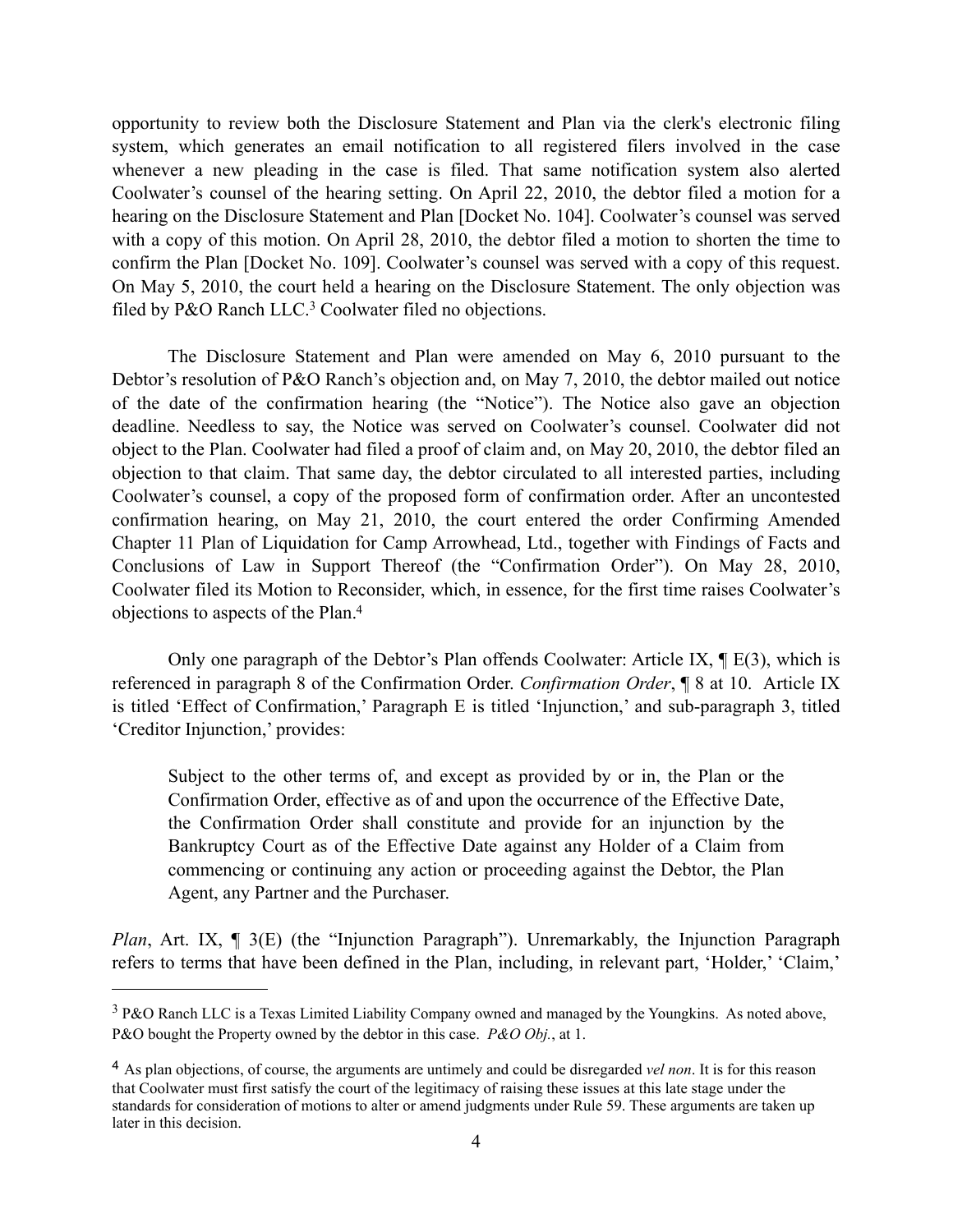'Partner,' and 'Purchaser.' In alphabetical order, the Plan defines those terms as follows: 'Claim' means claim as defined under § 101(5), *Plan*, Art. I, ¶ A(15), and 'Holder' means the "holder of a Claim, or interest in, the Debtor." *Id.* ¶ A(38). 'Partner' is defined as either a Limited Partner or General Partner, and, in turn, 'Limited Partner' includes "any limited partner of the Debtor, including but not limited to, Robert Bartell, Kathleen Bartell Martin and Mark Bartell." *Id.* ¶¶ A (44), (40). 'General Partner' means "Ewing Gillis, LLC, a Texas limited liability company." *Id.* ¶ A(36). Lastly, 'Purchaser' (or Purchasers) is defined as "Glenn A. Youngkin and Suzanne S. Youngkin, and their assignee, P&O Ranch, LLC (collectively, the 'Youngkins'), in their capacity as purchasers of the Property, as approved under the Sale Order." *Id.* ¶ A(56). Notably, in an agreed order submitted by the parties and entered by the court on July 14, 2010 [Docket No. 145], the Debtor and Coolwater agreed that Coolwater would withdraw its proof of claim in return for the Debtor's agreement that Coolwater be repaid the \$20,000 in earnest money it had deposited (pursuant to the Coolwater Offer) prior to the bankruptcy. Thus, a fair reading of the Injunction Paragraph is that Coolwater is precluded from suing (i) the Debtor, (ii) the Youngkins and their assignee, P&O Ranch, and (iii) Robert Bartell, Kathleen Bartell Martin, Mark Bartell, and Ewing Gillis, LLC. In its Motion to Reconsider, Coolwater objects to the Injunction Paragraph and argues that it goes beyond what is allowed in the Fifth Circuit with respect to third-party injunctions.

 The court held a hearing on the Motion to Reconsider on July 14, and heard arguments from both the Debtor and P&O Ranch on the one hand, and from Coolwater on the other. After the conclusion of the July Hearing, the court informed the parties that it needed additional briefing on certain issues and gave them until July 23, 2010 to file supplemental papers. Both Coolwater (the "Coolwater Supplemental Brief") [Docket No. 150] and the Debtor (the "Debtor Supplemental Brief") [Docket No. 149] filed additional briefs in support of their respective positions. The court instructed the parties to address the following issues: (i) the legal standards for Rule 59, especially when dealing with a motion to reconsider the court's subject matter jurisdiction, (ii) Fifth Circuit law on third-party injunctions in plans of reorganization and/or liquidation, and (iii) Fifth Circuit law on what constitutes 'consent' to a third-party injunction. *July 14, 2010 Transcript*, at 30-31, 33, 66-67.

# B. **The Pleadings**

## *Coolwater's Pleadings*

The Motion to Reconsider was, in point of fact, an untimely Plan objection, and did not address any of the Rule 59 requirements. However, Coolwater's additional brief did address Rule 59 on a general basis as follows. First, Coolwater quotes the standard guidelines for considering a Rule 59 motion articulated by the Fifth Circuit:

In deciding a Rule 59(e) motion the district court should consider the following non-inclusive factors: '(1) the reasons for the plaintiffs' default, (2) the importance of the evidence to the plaintiffs' case, (3) whether the evidence was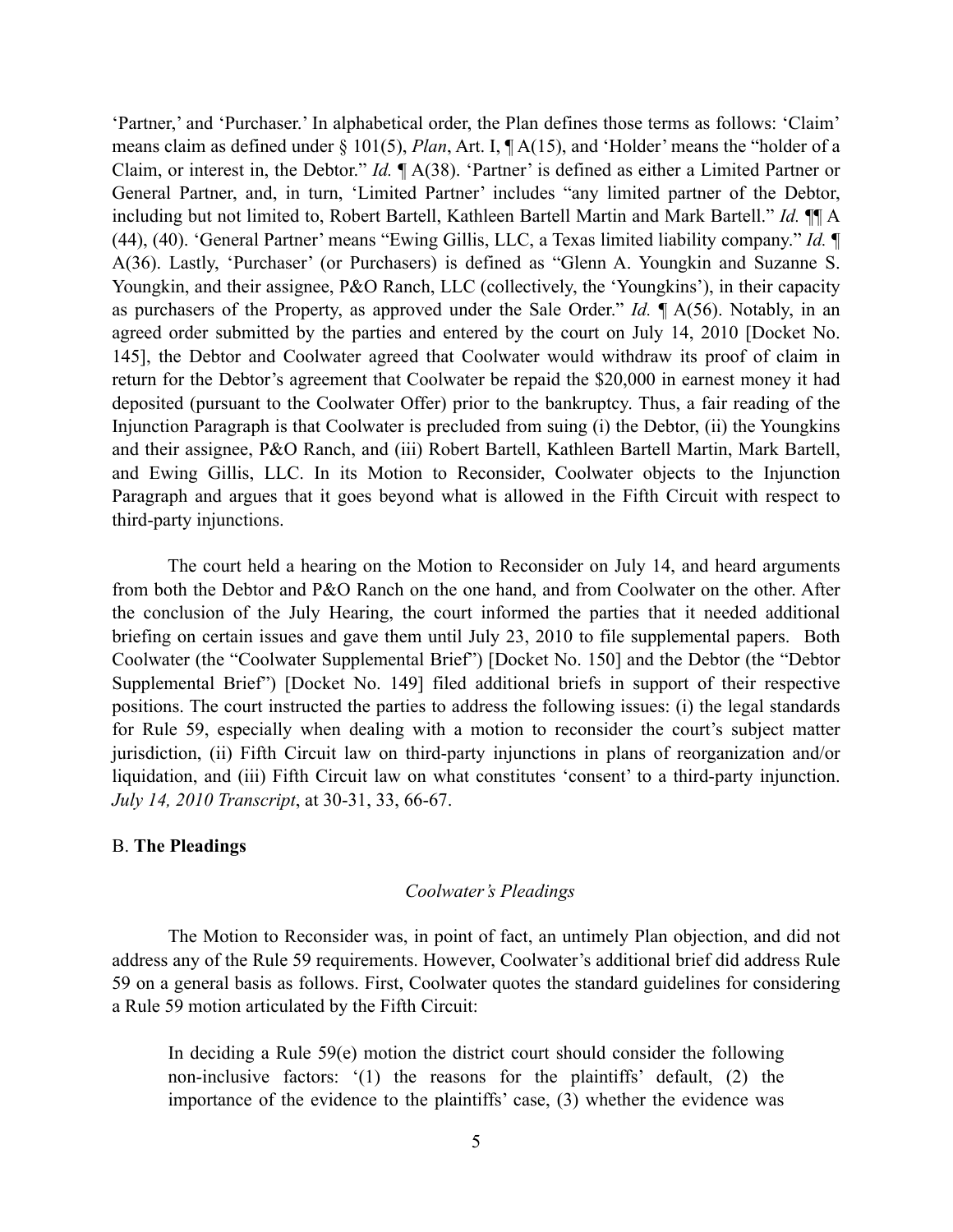available to plaintiffs before they responded to the summary judgment motion, and (4) the likelihood that the defendants will suffer unfair prejudice if the case is reopened.'

*Coolwater Supp. Brief*, at 2 (quoting *Sturges v. Moore*, 73 Fed. App. 777, 778 (5th Cir. 2003)). Coolwater asserts that a "manifest error of law" is also grounds for granting a Rule 59 motion. A "manifest error of law," says Coolwater, means "an error that is plain and indisputable and that amounts to a complete disregard of the controlling law" (citing In *re Oak Park Calabasas Condo. Assn.*, 302 B.R. 682, 683 (C.D. Calif. 2003)) and as "an error in judgment or order which is direct, obvious and observable." *Id.* Coolwater believes that the Confirmation Order and Plan contain both a manifest error of law and work a manifest injustice, such that relief under Rule 59 is warranted.

 To support its contention of "manifest error of law," Coolwater asserts that the Injunction Paragraph violates Fifth Circuit precedent and, consequently, must be stricken from the Plan. First, Coolwater asserts that bankruptcy courts do not have the "*jurisdiction* to enjoin third parties against subsequent civil actions against non-debtor third parties." *Mot. to Reconsider*, at 2 (citations omitted and emphasis supplied). In support of this broad statement, Coolwater references *Northern Pipeline Constr. Co. v. Marathon Pipeline Co.*, 458 U.S. 50, 87, 102 S. Ct. 2858, 2880 (1982), the various statutory bankruptcy amendments of 1984, and, on a broad level, 'related to' jurisdiction, citing to *Celotex Corp.*, 514 U.S. 300 (1995). *Id.*, at 2-3. Coolwater then backtracks a little bit (apparently admitting that in certain circumstances bankruptcy courts can, after all, enter third-party injunctions) by referring to the Second Circuit's decision in *In re Johns-Manville*, 517 F.3d 52, 66 (2d Cir. 2008), which, according to Coolwater, stands for the proposition that the "bankruptcy court's jurisdiction can only extend 'to enjoin non-debtor claims that *directly affect* the *res* of the bankruptcy estate and does not extend to a claim based on alleged misconduct asserted under state law." *Mot. to Reconsider*, at 3 (citing to *In re Johns-Manville*, 517 F.3d 52, 66 (2d Cir. 2008)). Coolwater then asserts that "[t]he Supreme Court in *Travelers* agrees with this holding." *Id.* (citing *Travelers Indem. Co. v. Bailey*, 129 S. Ct. 2195, 2203-2204 (2009)).

Second, Coolwater argues that the Injunction Paragraph is prohibited by  $\S$  524(e) of the Bankruptcy Code. *Mot. to Reconsider*, at 3-4. For support, Coolwater cites to *In re American Hardwoods Inc.*, 885 F.2d 621, 626 (9<sup>th</sup> Cir. 1989) which said (in part) "[w]e therefore conclude that the specific provisions of Section 524 displace the court's equitable powers under Section 105 to order the permanent relief sought by American." Moreover, Coolwater notes that the "recent" amendments to  $\S$  524, which added  $\S$  524(g), are evidence that channeling injunctions are only appropriate in mass tort cases. *Mot. to Reconsider*, at 4 (citing to *In re Lowencschuss*, 67 F.3d 1394, 1401-1402 (9<sup>th</sup> Cir. 1995)). Lastly on this point, Coolwater asserts that the Fifth Circuit supports this reading. Coolwater points the court to *In re Pacific Lumber Co.*, 584 F.3d 229, 252 (5th Cir. 2009):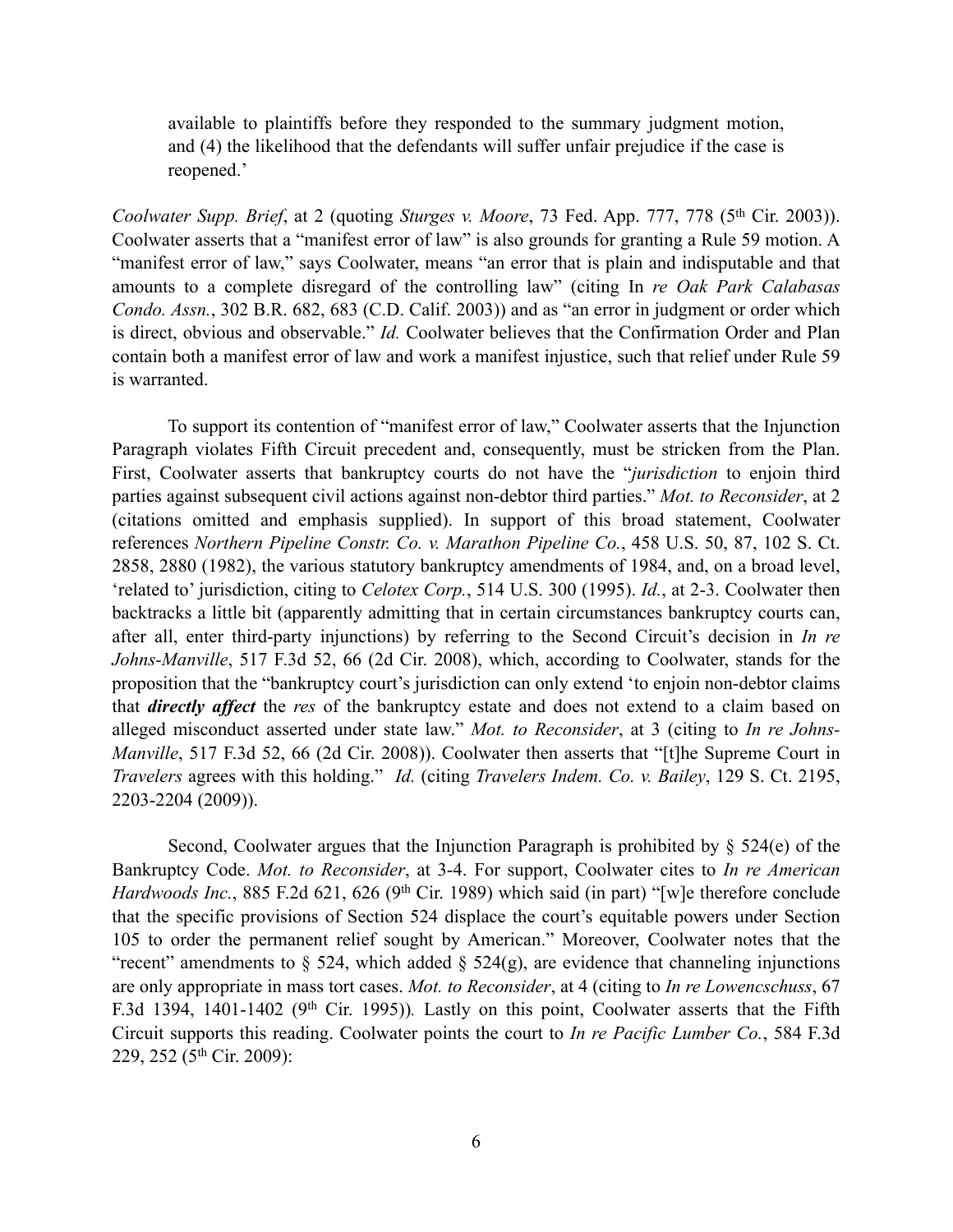We see little equitable about protecting the released non-debtors from negligence suits arising out of the reorganization. In a variety of contexts, this court has held that Section 524(e) only releases the debtor, not co-liable third parties. *See, e.g., In re Coho Resources, Inc.*, 345 F.3d 338, 342 (5th Cir. 2003); *Hall v. National Gypsum Co.*, 105 F. 3d 225, 229 (5th Cir. 1997; *Matter of Edgeworth*, 993 F. 2d 51, 53-54 (5th Cir. 1993); *Feld v. Zale Corporation*, 62 F. 3d 746 (5th Cir. 1995). These cases seem broadly to foreclose non-consensual non-debtor releases and permanent injunctions.

*Id.* at 5. For these reasons, Coolwater believes that the Injunction Paragraph should be removed from the Plan.

 Coolwater adds in its Supplemental Brief that, under *In re Zale Corp.*, 62 F.3d 746 (5th Cir. 1995), the Injunction Paragraph is simply not appropriate in this circuit. *Coolwater Supp. Brief*, at 4-5. Coolwater points the court to other Fifth Circuit cases, and one Third Circuit case, that have upheld the *Zale* rule, and again refers to the language in the *In re Pacific Lumber* case cited in the immediately preceding paragraph. *Id.* at 5-6 (citations omitted).

 Third, Coolwater asserts that the Injunction Paragraph "violates the [Code's] carefully structured jurisdictional scheme." *Mot. to Reconsider*, at 5. Coolwater argues that the injunction

is clearly neither within the 'core' jurisdiction of the bankruptcy court nor has Coolwater consented to the injunction. The proposed injunction impermissibly attempts to limit the rights of creditors such as Coolwater who may have state law claims against the partners of the Debtor or the purchasers. There is no conceivable affect that such claims could have against the bankruptcy estate.

*Id.*, at 6. Not only does Coolwater believe the injunction is outside the court's jurisdiction, but also that it is against public policy because it allows the Partners and the Purchasers to hide behind the protections of the bankruptcy code without having filed for bankruptcy. *Id.* Moreover, Coolwater suggests that because the Plan is one of liquidation as opposed to reorganization, this case is not analogous to cases in which courts approve third party injunctions as to non-debtors when the non-debtors are so essential to the reorganization that their actions allow the reorganization to be completed. *Id.* In other words, the Plan's injunction here does not help the Debtor in any relevant way. *Id.*

 Fourth, Coolwater asserts that it did not consent to the injunction. The injunction was "(1) neither clear on its face or [sic] conspicuous in the document, (2) was not discussed or mentioned in the Disclosure Statement and (3) was not discovered by counsel until after the confirmation hearing." *Id.* at 6-7. "Lacking knowledge of its existence, Coolwater cannot be charged with knowing consent." *Id.* at 7. Moreover, Coolwater asserts that since subject matter jurisdiction can be raised by any party at any time, its objection at this juncture is both appropriate and timely.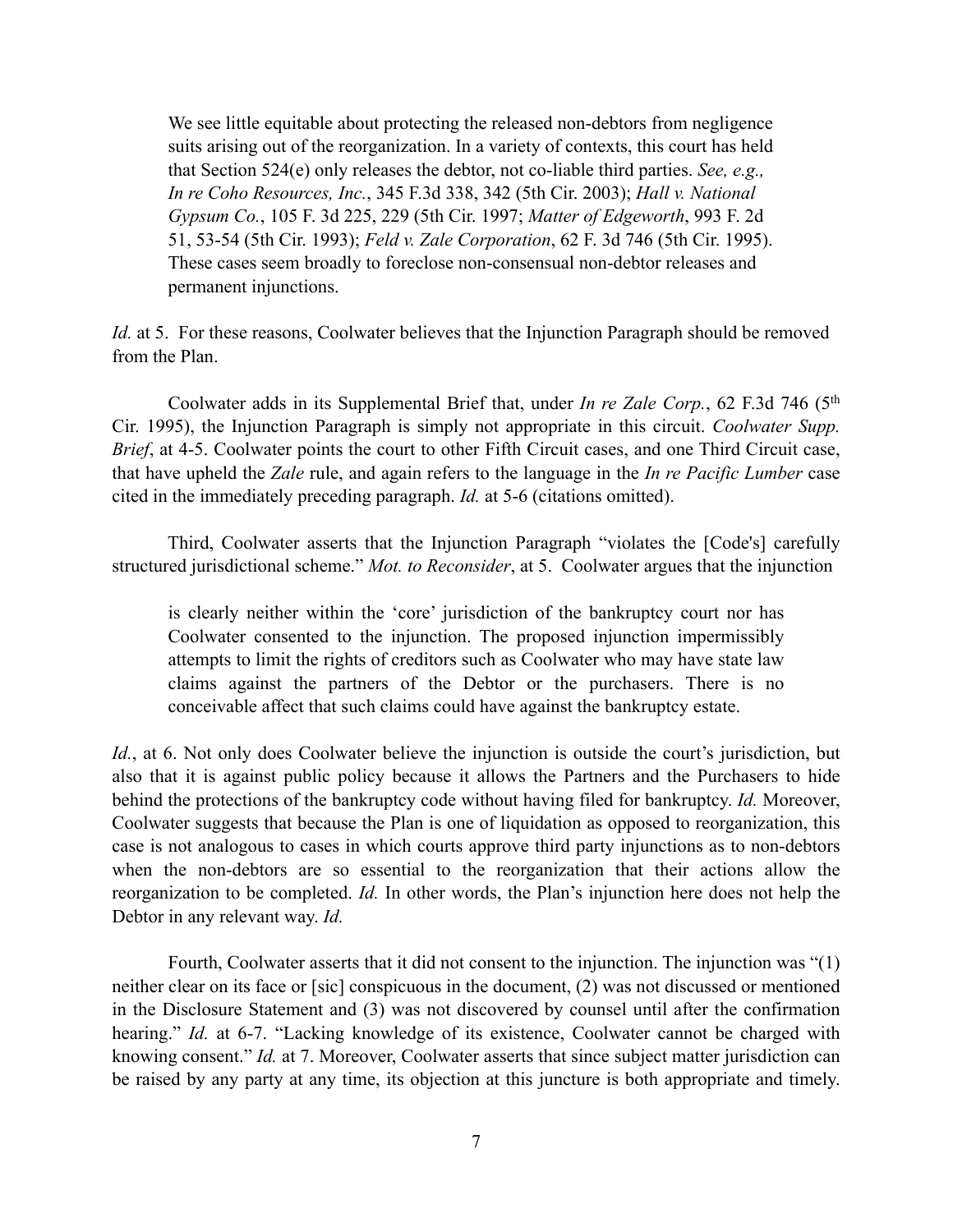Lastly, Coolwater says that there was no evidentiary basis for approving the injunction. *Id.* at 7-8.

 In Coolwater's supplemental brief, Coolwater claims that "[t]o establish consent, waiver or abandonment of rights there must be proof of intent to relinquish a known right. Consent must be an affirmative act." *Coolwater Supp. Brief*, at 7 (citations omitted). Coolwater believes that, in this case, there is simply no evidence to support a finding that it consented to the Injunction Paragraph: it did not submit a ballot in favor of the Plan, nor did it take any other affirmative action that would indicate affirmative consent. *Id*. at 8. Indeed, Coolwater notes that the only affirmative actions it took in this case were to ask that the case be dismissed, object to the sale of the Property, and file the Motion to Reconsider. *Id*. Along these lines, Coolwater argues that even though it failed to file an objection to the Plan, it was the duty of the court to police the terms of the Plan and to "strike provisions which are in direct conflict with Bankruptcy Code provisions." *Id*. at 8 (citing *In re Francisco Espinosa*, 130 S.Ct. 1367, 1376 (2010)). For all these reasons, Coolwater asks that, pursuant to Rule 59, the court reconsider the Confirmation Order and either (i) amend the Confirmation Order to remove the Injunction Paragraph from the Plan or (ii) grant a new trial to consider the propriety of including the Injunction Paragraph.

 Coolwater's supplemental brief raises a new argument as well. Coolwater asserts that the Debtor has no interest in any dispute that may exist between Coolwater and the partners of the Debtor. *Coolwater Supp. Brief*, at 3. "The partners neither contributed to the reorganization process nor could they have relied on the proposed permanent injunction which was proposed after the sale motion was filed, approved by the Court, and the sale completed." *Id.* at 3-4. Consequently, Coolwater does not believe that the Debtor will be prejudiced if the court strikes the Injunction Paragraph from the Plan. *Id.*

# *The Debtor and P&O Ranch's Pleadings*

 In advance of the July Hearing, both the Debtor and P&O Ranch filed objections to Coolwater's Motion to Reconsider. In the Debtor's Objection, the Debtor first notes that

[n]owhere in its Motion to [Reconsider] does Coolwater state that it did not have a copy of the Plan. Instead, Coolwater states that it did not object because it did not see the language enjoining creditors from bringing actions against the Partners and P&O Ranch. Specifically, it complains that the language was not conspicuous. Nowhere in the Motion to Amend does Coolwater state what actions it believes that it is enjoined from bringing, or that it might want to bring against the Partners and/or P&O Ranch. Thus, it is not clear why Coolwater would not consent to such language, or at a minimum take no position as to the language.

*Debtor Obj.*, at 3. Based on Coolwater's actions in this bankruptcy case, the Debtor describes the Motion to Reconsider as a disguised collateral attack on the Sale Order, which, as noted above, contained its own language enjoining lawsuits against the Purchasers. Indeed, because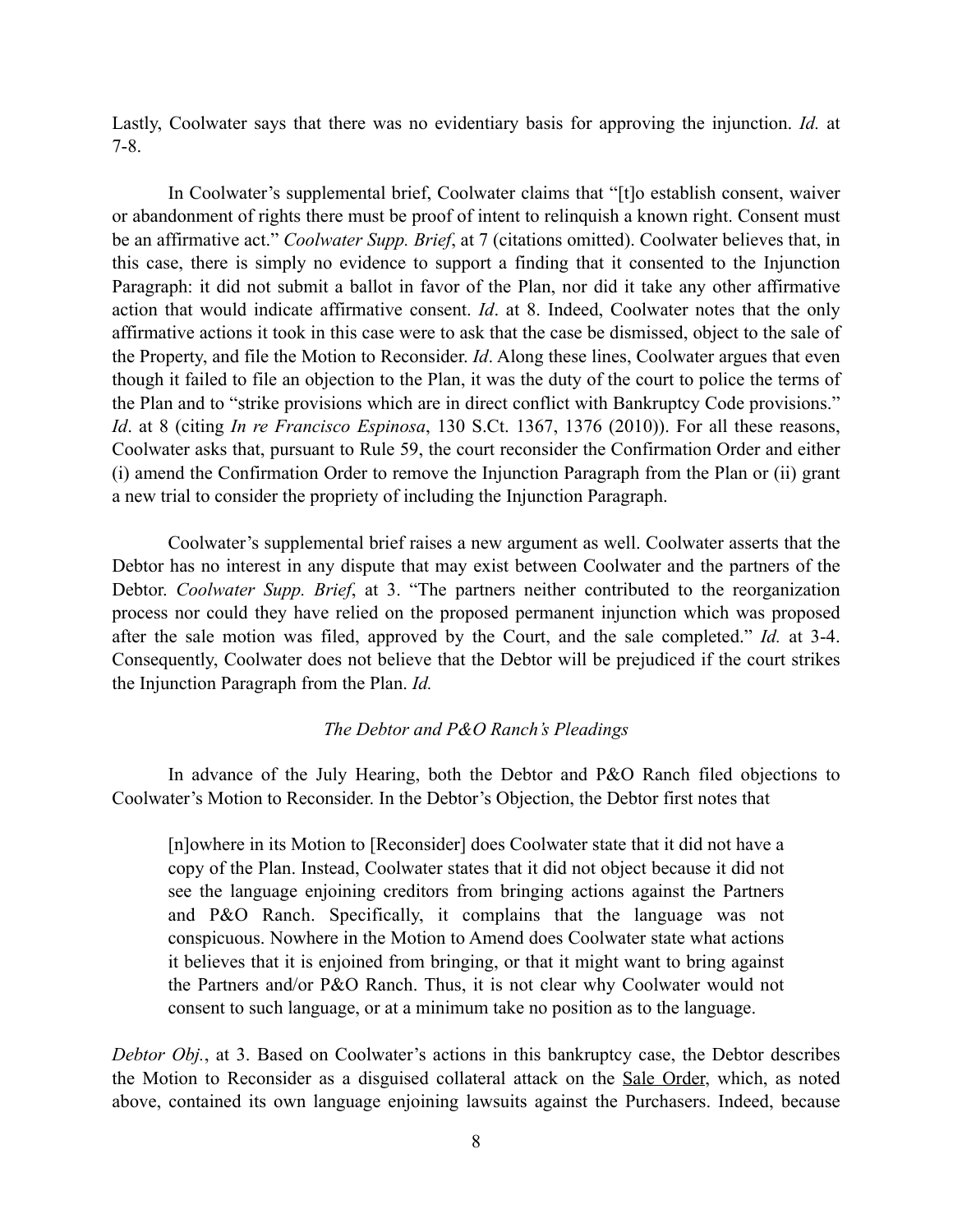Coolwater allegedly tried to assert in its appeal of the Sale Order that P&O Ranch was a bad faith purchaser, *Id.* at 4, the Debtor (as well as the Purchasers and the Partners) are all concerned that Coolwater will try and sue the Partners and/or P&O Ranch. *Id.* The Debtor states that such a lawsuit would be a collateral attack on the Sale Order, and could delay the distribution of the sale proceeds, which, in turn, would delay implementation of the Plan. *Id.* The Debtor also notes that when the Plan was confirmed, the District Court's order dismissing Coolwater's appeal was not yet final, and the Plan accordingly holds back the majority of the sale proceeds until the appeal is final. *Id.* at 5. At this juncture, the District Court's order is now final and the Plan's injunction language "provides additional assurance to the parties that Coolwater or some other creditor cannot attempt to make an end run around the orders now in place. Without this certainty, P&O and the Partners have no certainty." *Id.*

 The Debtor then distinguishes this case from the *Pacific Lumber* case. The Debtor argues that, here,

you have a party creditor who would not accept the return of the funds it deposited with a title company after the sale closed, that has vigorously litigated with the Debtor throughout the case, and is now complaining about an injunction which may be necessary to prevent it from commencing actions against the nondebtor parties, which actions in turn may delay implementation of the Plan. See generally, *In re The Pacific Lumber Co.*, 584 F.3d 229 (5th Cir. 2009). Coolwater had its opportunity to object to the Plan and failed to do so. Coolwater received the Plan, read it, and did not object. Thus, it has not only consented to the injunction, but has waived its right to now attempt to interfere with implementation of the Plan.

*Id.* at 5-6. For all these reasons, the Debtor asks that the court deny the Motion to Reconsider.

 In its supplemental brief the debtor argues that Coolwater lacks standing to even file the Motion to Reconsider. *Debtor Supp. Brief*, at 6-10. Coolwater, as an unsuccessful purchaser of the Property without a real claim to pursue, simply lacks Article III standing because it lacks the financial stake in this case to file the Motion to Reconsider. *Id.* at 6-7 ("'Only a person aggrieved has standing to appeal an order of the bankruptcy court.' 'Prerequisites for being a 'person aggrieved' are attendance and objection at a bankruptcy court proceeding.'"). Moreover, because Coolwater failed to appear at the confirmation hearing, or even to object to the Plan, it also lacks *bankruptcy* standing to file the Motion to Reconsider. *Id.* at 7 (citing to *In re Ray*, 597 F.3d 870, 874 (7th Cir. 2010)).

As for Rule 59 standards, the Debtor argues that it is inappropriate for a party to argue a position it could have, and should have, raised at the initial hearing. *Id.* at 8 ("[I]n pointing out the court's error, however, '[i]t is not the purpose of allowing motions for reconsideration to enable a party to complete presenting his case after the court has ruled against him.'" (citing, *inter alia*, to *Frietsch v. Refco, Inc.*, 56 F.3d 825, 828 (7<sup>th</sup> Cir. 1995)). In other words, Rule 59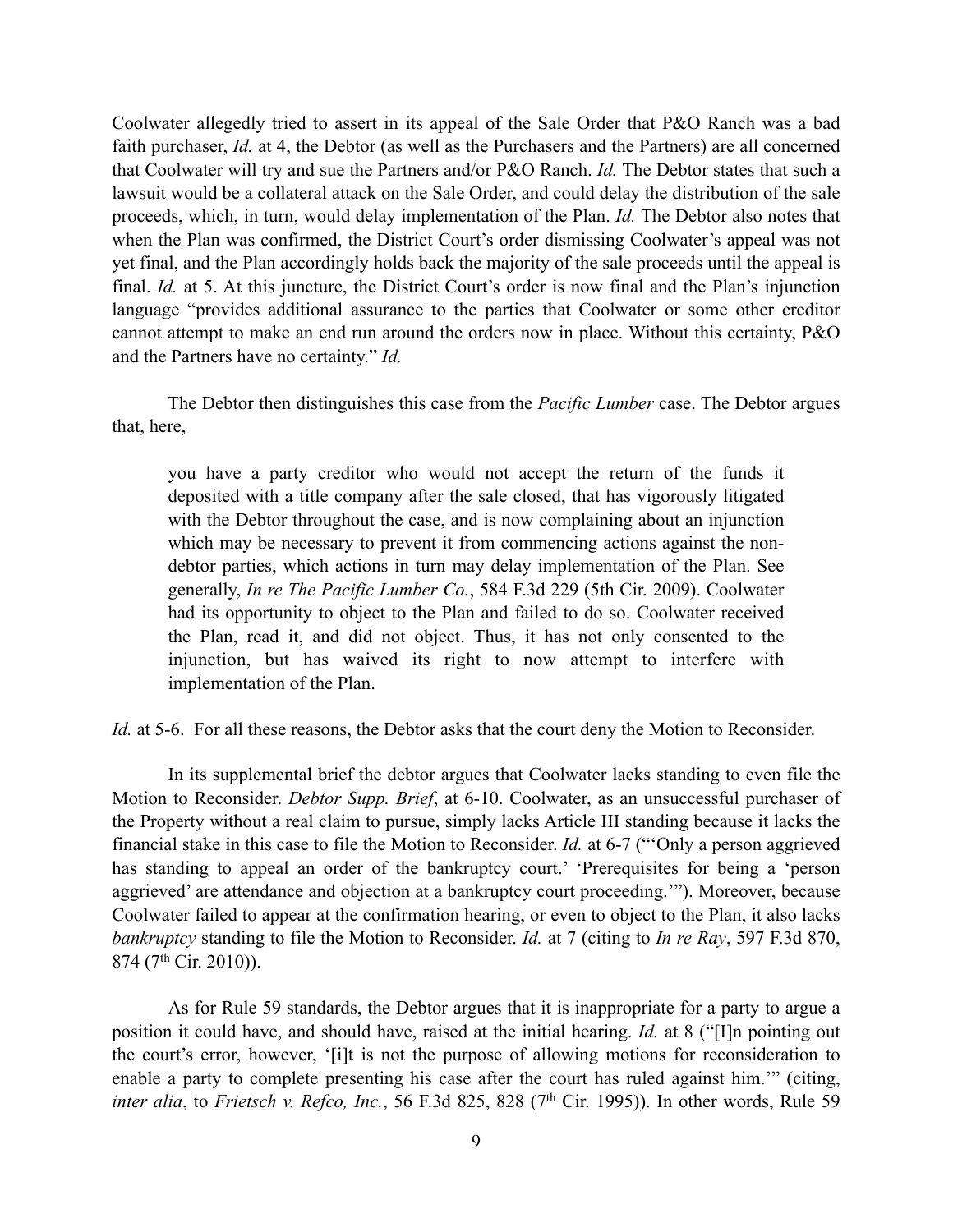does not provide a party the opportunity to take a 'second bite at the apple.' *Id.* at 9 (citations omitted). Lastly, the Debtor notes that reconsideration of an order under Rule 59 is an extraordinary remedy that should be used sparingly, and "should not be used to reassert arguments, theories and evidence previously rejected by the court. Nor may it be used to raise *new* arguments, theories or defenses that they could have raised prior to judgment but did not. The rule is 'aimed at reconsideration, not initial consideration.'" *Id.* at 9 (citations omitted). In this case, Coolwater should not be allowed to bring up arguments that it could have raised at the confirmation hearing.

It is undisputed that (1) Coolwater had notice of the Plan, (2) Coolwater had notice of the hearing on plan confirmation, (3) Coolwater had notice of the deadline to file any objection to confirmation of the Plan, and (4) Coolwater's counsel read the plan before the hearing on plan confirmation (this fact was admitted in the hearing on Coolwater's Rule 9023 Motion). … The inescapable conclusion is this: At best, Coolwater or its counsel did not read the Plan; or, at worst, Coolwater or its counsel did read that Plan but made a conscious decision not to say anything about it until after the hearing on confirmation, which hearing Coolwater elected not to attend. FRCP 59(e) addresses neither Coolwater's inexcusable neglect nor its litigation tactics. It had every opportunity to object to the clear provisions of the Plan. It failed to do so, and the merits of its concerns cannot now be addressed through a motion under FRCP 59(e). Accordingly, the Court should deny the Motion, as Coolwater has waived its right to object to specific terms of the Plan, having received proper notice of the Plan, the relevant terms thereof, the Disclosure Statement, the relevant deadlines for objections and the hearing on the confirmation of the Plan.

*Id.*, at 10-11. For these reasons, the Debtor believes that it is inappropriate for the court to reconsider its Confirmation Order.

 Additionally, as instructed by the court, the Debtor addresses the issue of consent. The Debtor argues that Coolwater's failure to object to the Plan constitutes its consent to the Injunction Paragraph. *Id.* at 11. The Debtor cites for support to *Republic Supply v. Shoaf*, 815 F. 2d 1046 (5th Cir. 1987) for the proposition that Coolwater is now bound by *res judicata* to the terms of the Plan. Says the Debtor

The key question in *Shoaf* was the question of consent, and the court of appeals concluded that a creditor who failed to object to a specific release of guarantor liability was deemed to consent to such a clear term of the plan. As in *Shoaf*, Coolwater is deemed to have consented to the clear, unambiguous provisions of the Plan.

*Id.* at 11. Ultimately, the Debtor believes that Coolwater is estopped from arguing that it did not consent to the Injunction Paragraph. *Id.* at 12. To rule otherwise would be giving Coolwater a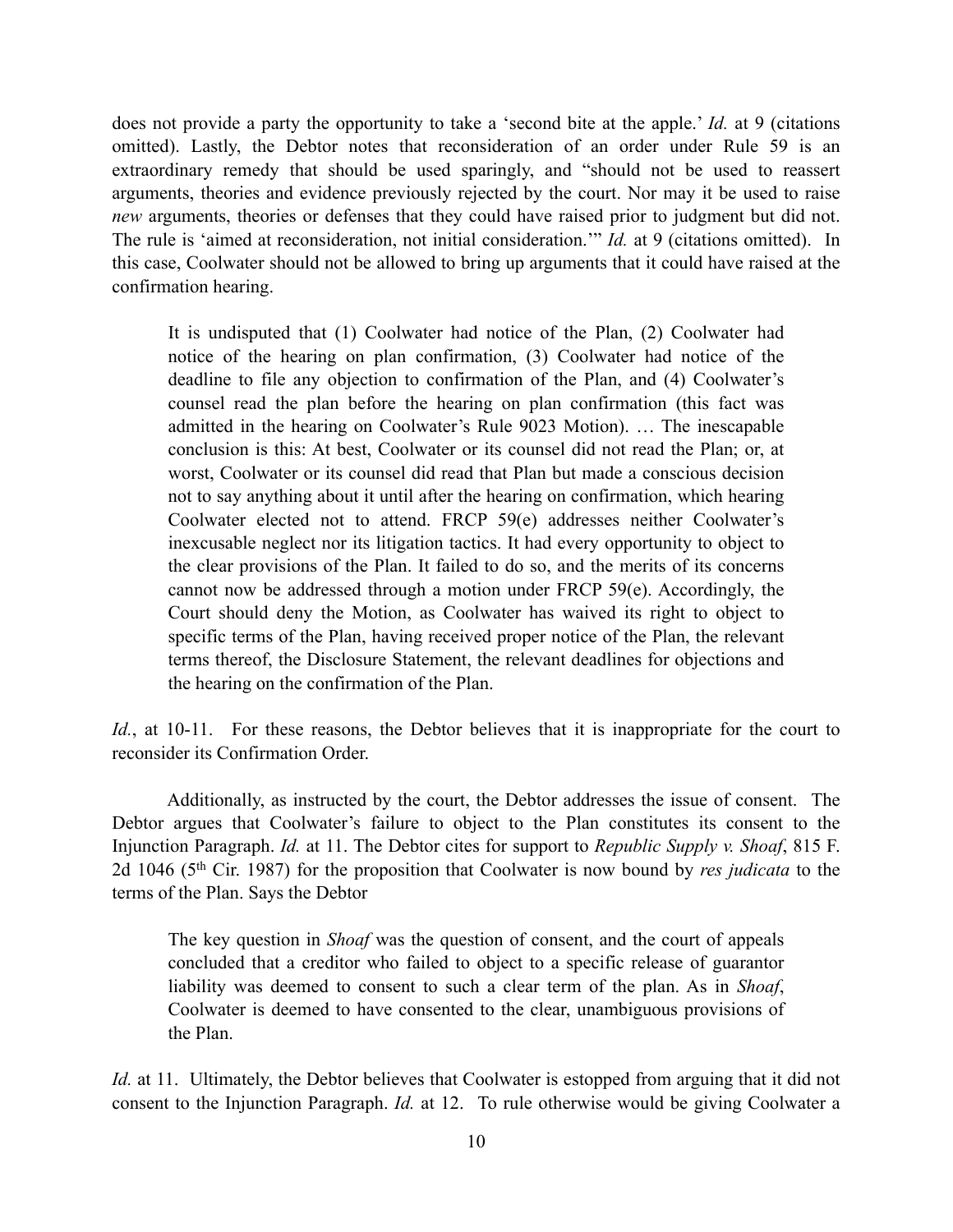"'second bite at the apple' which its lack of bankruptcy standing denies to it." *Id.* (citing *Mungo v. Taylor*, 355 F.3d 969, 978 (7<sup>th</sup> Cir. 2004)).

 Lastly, the Debtor addresses the merits of Coolwater's objection. *Debtor Supp. Brief*, at 13-16. It appears to the court that the Debtor believes that the Injunction Paragraph in the Plan and the Confirmation Order do comply with Fifth Circuit precedent because the releases preclude Coolwater from pursuing estate causes of action that have been discharged. *Id.* at 14, 16. The Debtor goes on to say that "[w]hat Coolwater really seeks is this Court's interpretation of the Plan and Confirmation Order in a manner that allows Coolwater to pursue unasserted claims against principals of the Debtor." *Id.* at 14. This, the Debtor argues, the court should not, and could not, do. *Id.* at 14-16. For these reasons, the Debtor asks that you deny Coolwater's request on the merits.

 As noted above, P&O Ranch did not file a supplemental brief after the July Hearing. However, P&O Ranch did file an objection to the Motion to Reconsider (the "P&O Objection"), in which it makes the following arguments. P&O first adopts the Debtor's arguments. Additionally, P&O states its belief that Coolwater is collaterally attacking the Sale Order. *P&O Obj.*, at 1-2. The District Court dismissed Coolwater's appeal on April 21, 2010. *Id.* at 2. P&O then points the court to additional relevant language contained in the Sale Order:

a. for the assumption of the Sale Contract between the Debtor and the Youngkins/ P&O Ranch, for the rejection of the alleged contract between the Debtor and Coolwater, LLC, and that any damages arising from such rejection will be treated in a plan;

b. for the assignment and transfer of the Camp Arrowhead Property 'free and clear of all Interests of any kind or nature whatsoever, except as otherwise set forth in this Order;'

c. that the purchaser would 'not have any successor, derivative or vicarious liabilities of any kind or character….;' and,

d. that '[e]xcept as otherwise provided by the Sales Contract or this Order, all persons and entities, including, but not limited to all debt security holders, equity security holders, governmental, tax, and regulatory authorities, lenders, tort claimants, litigants, trade and other creditors, holding interests of any kind or nature whatsoever against or in the Debtor or the Property (whether legal or equitable, secured or unsecured, matured or unmatured, contingent or noncontingent, senior or subordinated) arising under or out of, in connection with, or in any way relating to, the Debtor, the Property, or the Sale are forever barred, stopped, and permanently enjoined from asserting against the Purchasers, their successor or assigns, their property, or the Property, such persons' or entities' interests.'

*Id.*, at 2-3. "Coolwater appealed from the Final Sale Order but expressed no objection to the injunction in the Final Sale Order." *Id.* at 3. However, in its appeal (as also noted by the Debtor),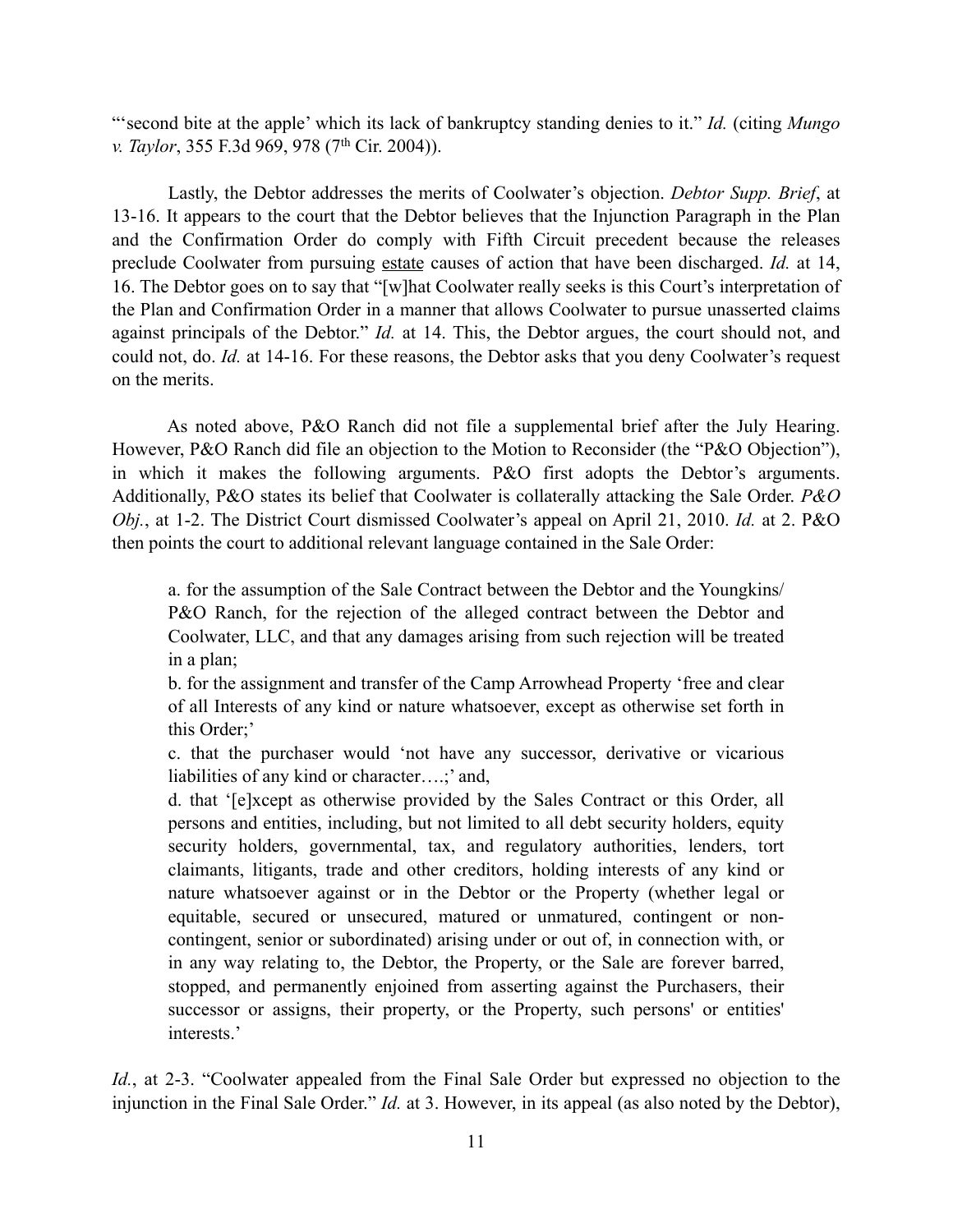Coolwater did attack P&O's and the Youngkin's good faith. *Id.* P&O asserts that the Plan is a premised upon the finality of the Sale Order and the Purchasers' purchase of the Debtor's property free and clear of Coolwater. Ultimately, P&O believes that Coolwater confuses the real issue:

The injunction language of the First Amended Plan of Reorganization and this Court's 'Order Confirming the First Amended Plan of Reorganization' (the 'Confirmation Order') neither contravenes section 524(e) of the Bankruptcy Code nor is it beyond the jurisdiction of this Court. The injunction language is consistent with the Final Sale Order, recognizes the critical nature of the sale to the reorganization process, and is consistent with this Court's authority to grant relief under section 363(b) and (f) of Bankruptcy Code.

*P&O Obj.*, at 3. P&O notes that a similar injunction – contained in an order approving a sale of assets under § 363 – was recently approved by Judge Gerber in the GM case, where he enjoined post-closing *in personam* products liability claims. *Id.* at 4 (citing *In re Motors Liquidation Co.*, 2010 U.S. Dist. LEXIS 37794 (S.D.N.Y., April 13, 2010)). Moreover, the Fifth Circuit, although admittedly a circuit that is reluctant to approve non-debtor third party injunctions in plans, "is not reluctant to enjoin third party litigants when their actions contravene and collaterally attack an approved sale 'free and clear' of interests." *Id.* at 4 (citing *Regions Bank of Louisiana, et. al. v. Mary Anna Rivet, et. al.*, 224 F.3d 483 (5th Cir. 2000) *cert. denied*, 531 U.S. 1126 (2001)). This case is distinguishable from *Pacific Lumber* and *Zale* in that the issues here have been fully litigated in the context of § 363(f) and Coolwater's ensuing appeal of the sale, which it lost. *Id.* at 4-5. For these reasons, P&O asks that you deny the Motion to Reconsider.

# C. **Legal Standards and Application To Facts**

#### *Reconsideration of the Confirmation Order*

 Federal Rule 59(e), made applicable in bankruptcies via Federal Rule of Bankruptcy Procedure 9023, allows parties to seek reconsideration of court orders by filing and serving a written motion within 14 days of the order. See Fed. R. Civ. P. 59; Fed. R. Bankr. P. 9023. "Reconsideration is an 'extraordinary remedy' that courts should use 'sparingly.'" *Shaw v. Hardberger*, 2010 U.S. Dist. LEXIS 3267, at \*4 (W.D. Tex. Jan. 15, 2010) (citation omitted). A court may amend or alter a previous judgment or order only when the movant clearly establishes some manifest error of law or fact justifying such an amendment. *See Waltman v. Int'l Paper Co.*, 875 F.2d 468, 473 (5th Cir. 1989) (*citing Keene Corp. v. Int'l Fidelity Ins. Co.*, 561 F. Supp. 656, 665 (N.D. Ill. 1982), *aff'd by* 735 F.2d 1367 (7th Cir. 1984)). In a recent case, the District Court for the Western District of Texas outlined the legal standards for the determination of a Rule 59 (e) request as follows:

To prevail on a Rule 59(e) motion, the movant must show at least one of the following: (1) an intervening change in controlling law; (2) new evidence not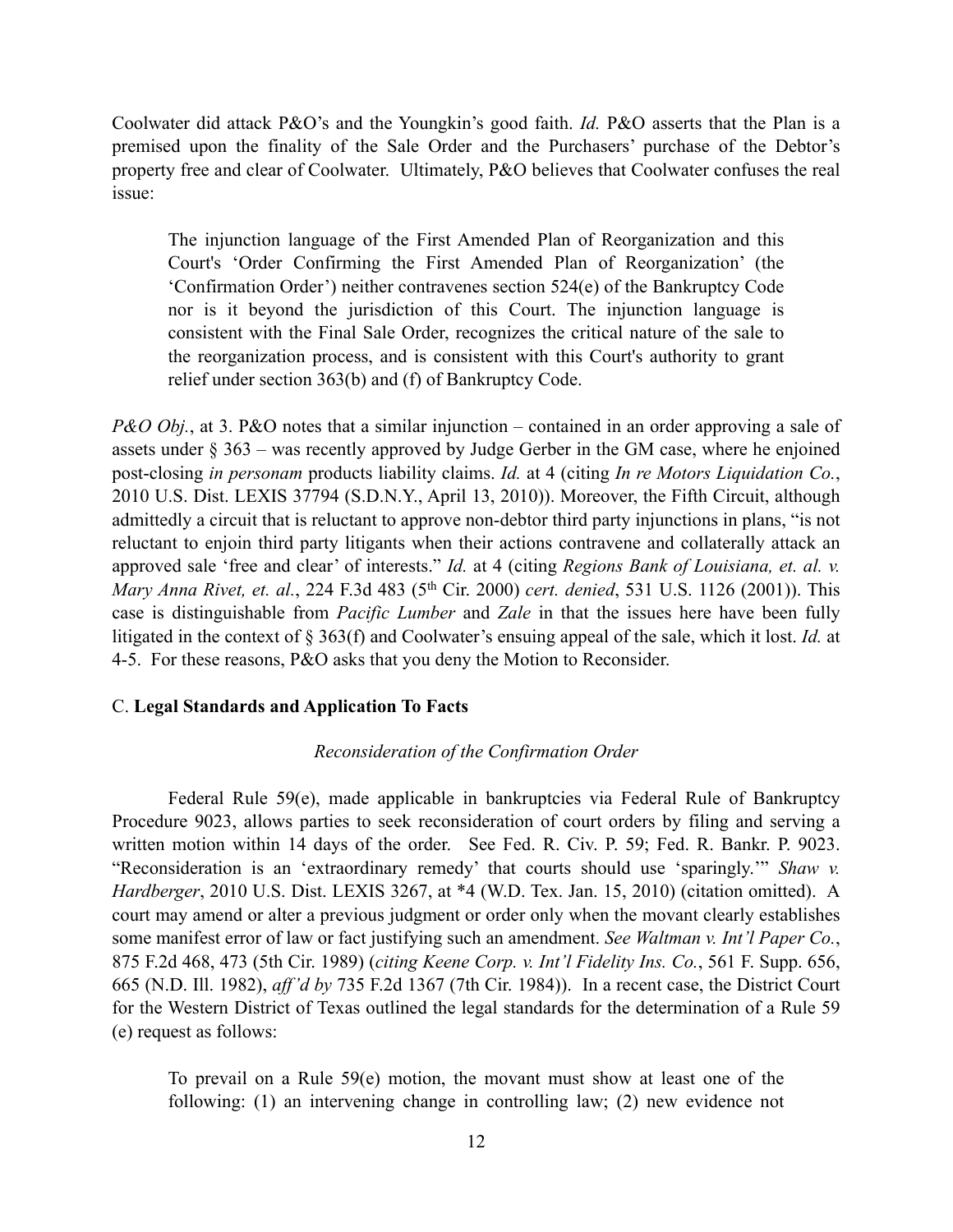previously available; or (3) the need to correct a clear or manifest error of law or fact or to prevent manifest injustice. *In re Benjamin Moore & Co.*, 318 F.3d 626, 629 (5th Cir. 2002). 'A motion to alter or amend the judgment under Rule 59(e) 'must clearly establish either a manifest error of law or fact or must present newly discovered evidence' and 'cannot be used to raise arguments which could, and should, have been made before the judgment issued.'' *Rosenzweig v. Azurix Corp.*, 332 F.3d 854, 863-64 (5th Cir. 2003) (quoting *Simon v. United States*, 891 F.2d 1154, 1159 (5th Cir.1990)).

### *Shaw v. Hardberger*, 2010 U.S. Dist. LEXIS 3267, at \*4-5.

In Rule 59(e) motions, the movant bears the burden of establishing the manifest error in the order and cannot raise arguments which could have, and should have, been argued before the order was entered. *See Rosenzweig v. Azurix Corp.*, 332 F.3d 854, 863-64 (5th Cir. 2003) (citations omitted). In other words, in pointing out the court's error, "[i]t is not the purpose of allowing motions for reconsideration to enable a party to complete presenting his case after the court has ruled against him." *Frietsch v. Refco, Inc.*, 56 F.3d 825, 828 (7th Cir. 1995) (Posner, J.). Rule 59 does not exist to give a movant a "second bite at the apple." *See Sequa Corp. v. GBJ Corp.*, 156 F.3d 136, 144 (2d Cir. 1998) ("It is well-settled that Rule 59 is not a vehicle for relitigating old issues, presenting the case under new theories, securing a rehearing on the merits, or otherwise taking a 'second bite at the apple'—and we in no way depart from that basic principle."). Notably, however, "[a] district court has considerable discretion to grant or to deny a motion under Rule 59(e). *See Edward H. Bohlin Co. v. Banning Co.*, 6 F.3d 350, 355 (5th Cir. 1993). The court must 'strike the proper balance' between the need for finality and 'the need to render just decisions on the basis of all the facts.'" *Shaw v. Hardberger*, 2010 U.S. Dist. LEXIS 3267, at \*4.

Before discussing the Motion to Reconsider, it is worth noting that Coolwater did not seek to stay consummation of the Plan. This fact led to some discussion at the July Hearing over whether the issues Coolwater seeks to have relitigated in the Motion to Reconsider are equitably moot. However, this concern was foreclosed in *In re Pacific Lumber Co.*, 584 F.3d 229, 251-252 (5th Cir. 2009), where Chief Judge Jones held that an appeal of a plan of reorganization on the basis that it contains improper third-party injunctions is not equitably moot. Therefore, the Motion to Reconsider is not precluded on that ground.

 At first glance, it would seem to be perfectly within the court's discretion to deny Coolwater's Motion for Reconsideration because the bases for Coolwater's requests are clearly ones it could have – and, the court notes, should have – made at the confirmation hearing. However, objections to third party injunctions in this circuit are based, at least in part, on the bankruptcy court's subject matter jurisdiction, which can be raised at any time. *See Randall & Blake, Inc. v. Evans (In re Canion)*, 196 F.3d 579, 585 (5th Cir. Tex. 1999). Even if Coolwater had missed the 14-day deadline to file a motion under Rule 59, Rule 60(b)(4) still allows a court to reconsider an order based on lack of subject matter jurisdiction. *See e.g., Eglinton v. Loyer (In*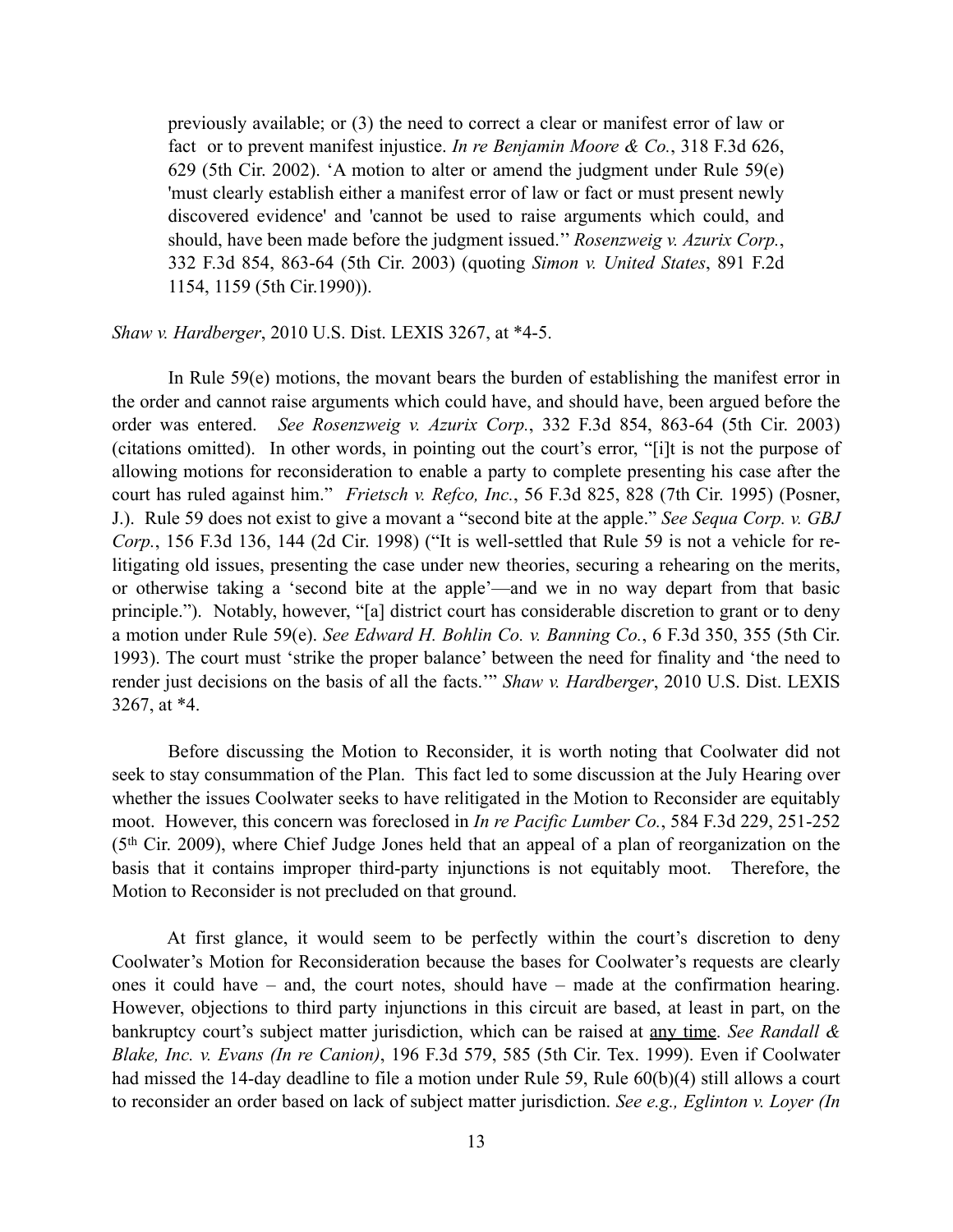*re G.A.D., Inc.)*, 340 F.3d 331, 335-336 (6th Cir. Mich. 2003) ("Under Rule 60(b)(4), if the rendering court lacked subject matter jurisdiction, the underlying judgment is void, and it is per se an abuse of discretion to deny a movant's motion to vacate"). Second, the Sixth Circuit recently said, in reconsidering whether it had appellate jurisdiction to hear certain matters under the law-of-the-case doctrine, that "'issues such as 'subject matter jurisdiction' or 'appellate jurisdiction' may be 'particularly suitable for reconsideration.'" *K&B Capital, LLC v. Official Unsecured Creditors' Committee (In re LWD, Inc., et. al.)*, 335 Fed. Appx. 523, 526 (6<sup>th</sup> Cir. 2009).

Lastly, a case out of the Eastern District of Texas supports reconsideration at least insofar as it is directed at subject matter jurisdiction. In *Landry v. A-Able Bonding Inc.*, 870 F.Supp. 715 (E.D. Tex. 1994), the court faced a Rule  $59(e)$  motion filed by the plaintiff – Landry – as to whether the defendant had falsely imprisoned Landry under Texas state law. The defendant argued that the court lacked subject matter jurisdiction because there was no diversity of citizenship. In deciding to reconsider its subject matter jurisdiction, the court said "[w]hile this court concluded in its September 28, 1992 memorandum that plaintiff properly invoked diversity jurisdiction, a challenge at this late juncture certainly is within defendants' rights." *Landry v. A-Able Bonding Inc.*, 870 F.Supp. 715, 717 (E.D.Tex.,1994) (referencing *Insurance Corp. of Ireland v. Compagnie des Bauxites de Guinee*, 456 U.S. 694, 702, 102 S.Ct. 2099, 2104, 72 L.Ed. 2d 492 (1982) (although discussing personal jurisdiction as opposed to subject matter jurisdiction, noting that with respect to the latter, "a party does not waive the requirement by failing to challenge jurisdiction early in the proceedings")). Therefore, for all of these reasons, and notwithstanding the fact that Coolwater failed to raise this plan objection at the confirmation hearing, the court exercises its discretion and grants Coolwater's Motion to Reconsider the Confirmation Order.

Even before we address the question whether the court had subject matter jurisdiction to enter the injunction as stated in the Injunction Paragraph, we must address the *prior* question whether the court has the right to consider the motion for reconsideration. Both the Debtor and P&L Ranch have alleged that Coolwater lacks standing. Standing is a species of justiciability, which acts as a further limit on the exercise of federal judicial power. *See Lujan v. Defenders of Wildlife*, 504 U.S. 555, 560 (1992) (describing standing as an essential attribute of the requirement in Article III that the federal courts consider only actual cases and controversies); *see also Kendall v. National Union Fire Ins. Co.*, 388 F.Supp.2d 755, 758 (N.D.Miss. 2005). At least with regard to constitutional standing, the failure to establish such standing is said to deprive the federal courts of the jurisdiction to hear the merits of the case. *Id.*, citing *Rivera v. Wyeth-Ayerst Laboratories*, 283 F.3d 315, 319 (5th Cir. 2002). Even if constitutional standing is established, a party must still establish prudential standing as well. Constitutional standing requires a showing that (1) an injury in fact that is concrete and particularized has occurred, (2) that the injury was caused by the defendant, and (3) it must be likely that the court can redress the injury.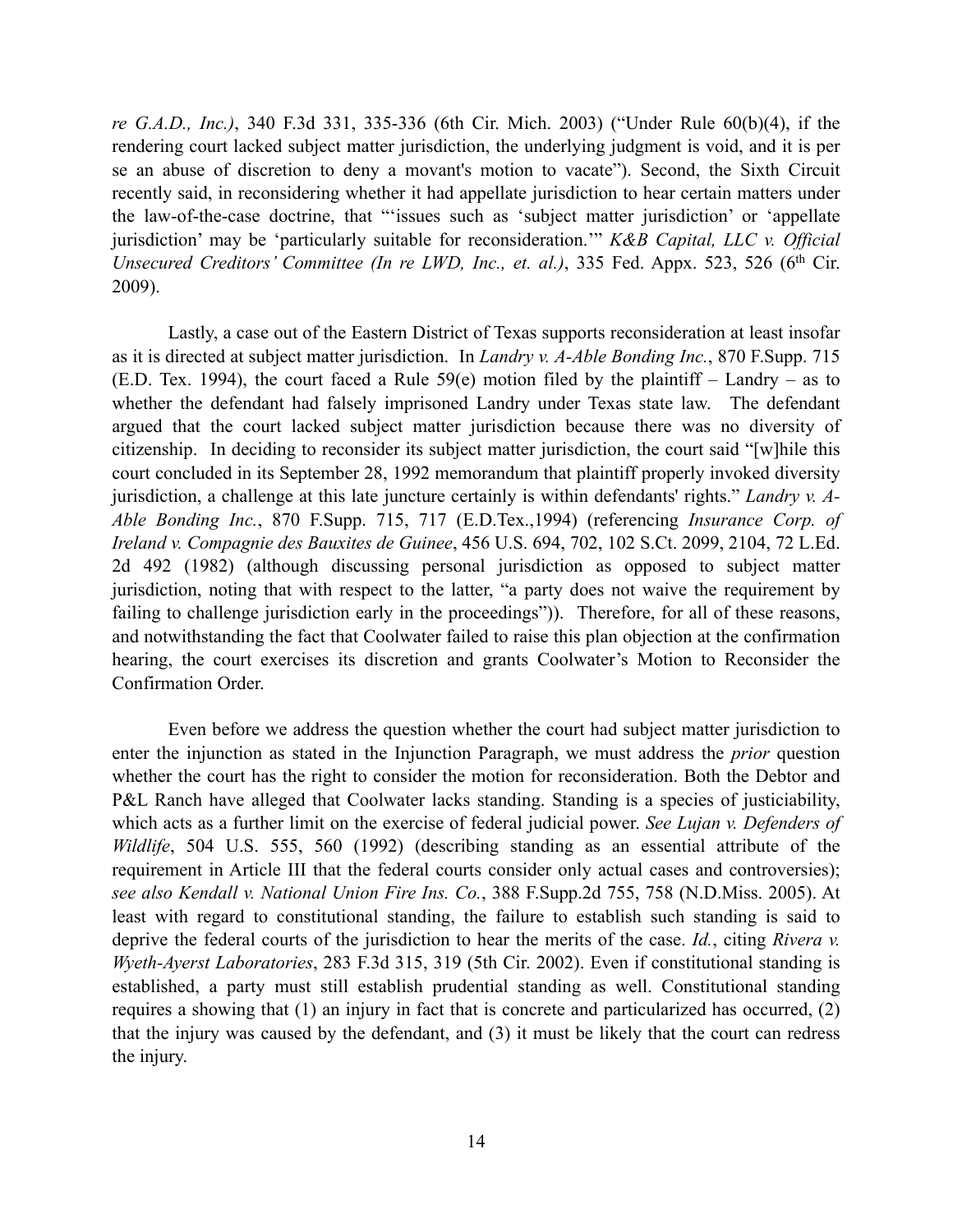The court concludes that Coolwater easily satisfies the requirements for constitutional standing. An injunction having the effect of cutting off future litigation against third parties has the effect of depriving the affected party of the economic value of a property right, to wit, the pursuit of a cause of action against the named parties. Nor can it be said that the injunction at issue in this case goes no further than the injunctive language already contained in the Sale Order. The Sale Order injunction is limited to actions by anyone

against or in the Debtor or the Property (whether legal or equitable, secured or unsecured, matured or unmatured, contingent or non-contingent, senior or subordinated), *arising under or out of, in connection with, or in any way relating to, the Debtor, the Property, or the Sale*, are forever barred, estopped, and permanently enjoined from asserting *against the Purchasers, their successors or assigns, their property, or the Property, such persons' or entities' Interests*.

This language would not bar litigation against principals of the Debtor, for example, for actions they might have engaged in prior to the filing of the bankruptcy case. What is more, the injury in question, namely, the injunction that cuts off litigation rights, was "caused" by the proponent of the plan. Finally, the court can redress the injury by modifying the confirmation order to alter, limit, or delete the injunction. Thus, the requirements for constitutional standing are met.

At the July Hearing, the court *sua sponte* raised the question whether Coolwater has *bankruptcy* standing to file the Motion to Reconsider, especially in light of *In re Ray*, 597 F.3d 871 (7th Cir. 2010). In *Ray*, the Seventh Circuit had before it an appeal of the bankruptcy court's order dismissing the bankruptcy case filed by a creditor who failed to appear at the hearing in which the case was dismissed. *Id.* at 872-873. Prior to appealing the dismissal, the creditor had filed two emergency motions for reconsideration of the dismissal, both of which were denied by the bankruptcy court. *Id.* at 873. The Seventh Circuit laid out the law thusly:

Bankruptcy standing is narrower than Article III standing. 'Only a 'person aggrieved' has standing to appeal an order of the bankruptcy court.' 'Prerequisites for being a 'person aggrieved' are attendance and objection at a bankruptcy court proceeding.' These requirements reflect the need for economy and efficiency in the bankruptcy system. If a party fails to appear at a hearing or object to a motion or proceeding, it cannot expect or implore the bankruptcy court to address the issues raised by the motion or proceeding for a second time. Because 'the requirements of due process outweigh those of judicial efficiency,' however, these prerequisites are excused 'if the objecting party did not receive proper notice of the proceedings below and of his opportunity to object to the action proposed to be taken.'

In addition to the appearance and objection prerequisites, '[o]nly those persons affected pecuniarily by a bankruptcy order have standing to appeal that order.' '[A] person has standing to object to an order if that person can 'demonstrate that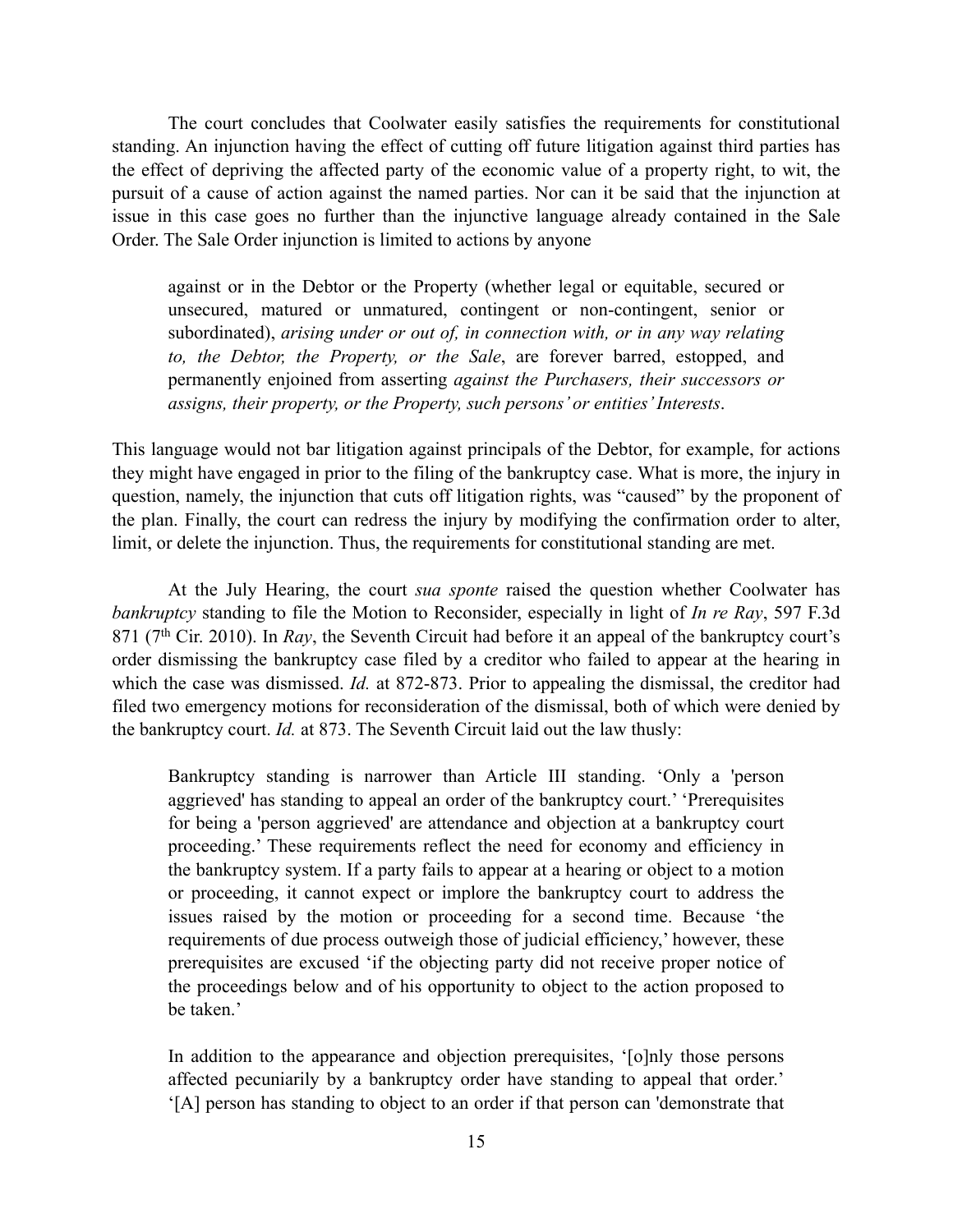the order diminishes the person's property, increases the person's burdens, or impairs the person's rights.'' The purpose of this standard is to insure ''that bankruptcy proceedings are not unreasonably delayed by protracted litigation by allowing only those persons whose interests are directly affected by a bankruptcy order to appeal.' 'Indeed, '[c]ourts consistently have noted a public policy interest in reducing the number of ancillary suits that can be brought in the bankruptcy context so as to advance the swift and efficient administration of the bankrupt's estate. This goal is achieved primarily by narrowly defining who has standing in a bankruptcy proceeding.'

*Id.*, at 874 (citations omitted). The Seventh Circuit overruled the creditor's argument that he had technically appeared and objected to the dismissal because he filed motions to reconsider. *Id.* at 876. The court said that the creditor had presented "no legal authority to support its contention that the filing of a motion for reconsideration cures a failure to appear or object at an earlier stage in the proceedings." *Id.* In any event, due to the nature of motions to reconsider, under which "'[a]rguments raised or developed for the first time in a motion to reconsider are generally deemed forfeited,' [the creditor's] motions do not remedy its initial failure to appear and present its objections to the bankruptcy court." *Id.* For these reasons, the Seventh Circuit ruled that the creditor lacked standing to appeal the dismissal of the underlying bankruptcy case.

 Ultimately, although Coolwater may indeed lack standing to appeal the confirmation order, *Ray* does not speak to bankruptcy standing to file motions to reconsider. Indeed, the creditor in *Ray* filed two motions to reconsider, both of which were denied by the bankruptcy court (although whether those motions were denied on the merits or on the creditor's lack of bankruptcy standing is not clear from the Seventh Circuit's opinion). In any event, because one of the issues raised by Coolwater here deals with this court's *subject matter jurisdiction*, which can be raised at any time, and can be considered by a court on a *sua sponte* basis, the court believes that the proper course is to take up the Motion to Reconsider with regard to the question of subject matter jurisdiction.

 With regard to the remaining arguments for reconsideration urged by Coolwater, however, the teaching of *Ray* is that reconsideration on those grounds is not proper. Coolwater has not adequately demonstrated that it "did not receive proper notice of the proceedings below and of his opportunity to object to the action proposed to be taken." *Ray*, 597 F.3d, at 874. Indeed Coolwater barely touches on that point, an evident acknowledgment that it simply dropped the ball in promptly raising objections to the disclosure statement and plan earlier. The Seventh Circuit recently drew the sound distinction between Rule 59(e) motions that raise subject matter jurisdiction questions and those that simply raise questions that could have been but were not raised at trial. *See York Group, Inc. v. Wuxi Taihu Tractor Co.*, 2011 U.S.App. LEXIS 2171 (7th Cir. Feb. 4, 2011). There, a party challenged the trial court's judgment on grounds that the trial court lacked personal jurisdiction over the party raising the challenge, and that one of the witnesses' testimony should have been disbelieved because the witness held a grudge against him. The party did not appear at the trial, however, and did not raise these arguments at trial. The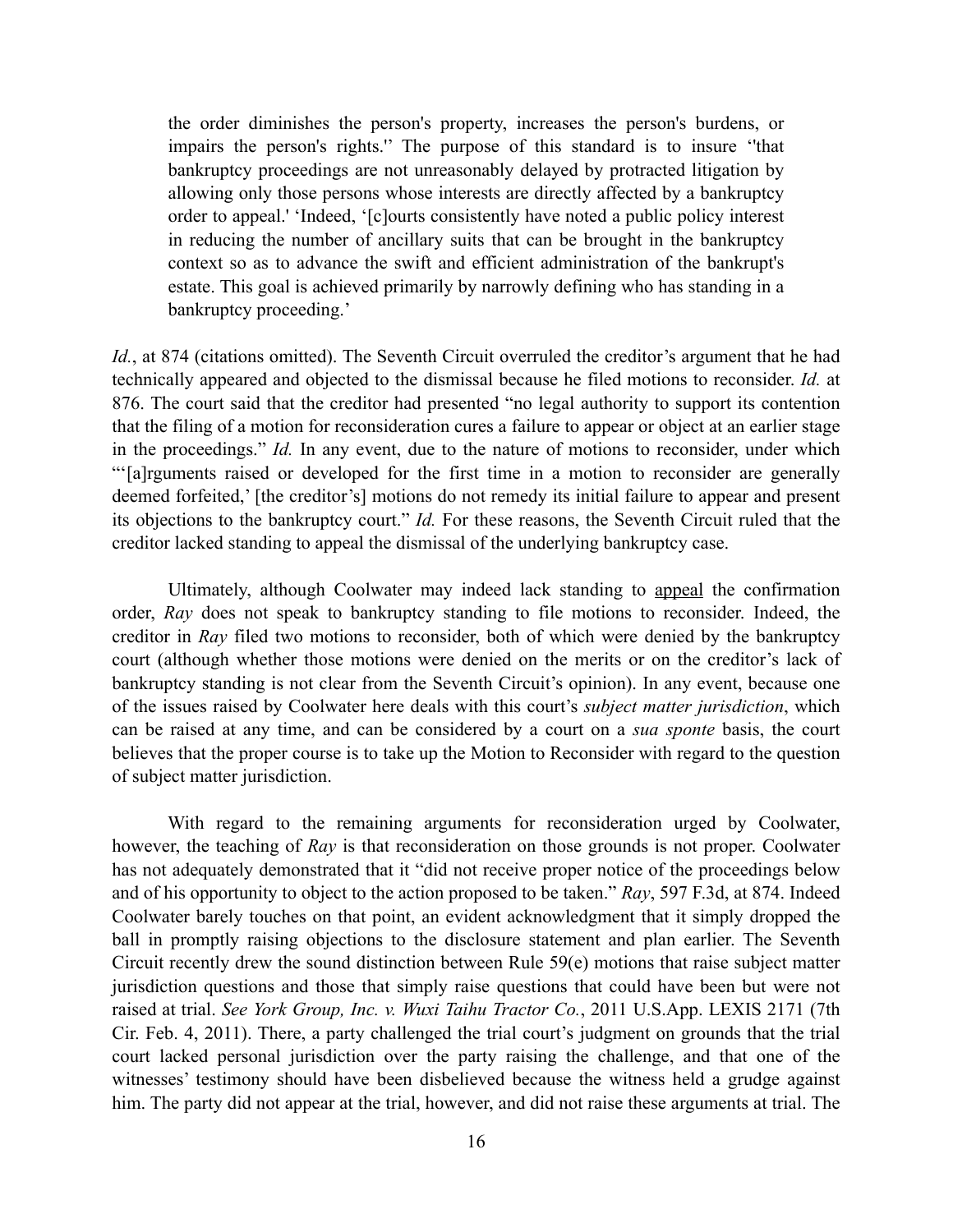district court ruled the arguments forfeited for not having been raised at trial, and the circuit affirmed, saying that "the arguments were indeed forfeited ..." *Id.*, at \*8. Added the court:

The effectiveness of service concerns personal jurisdiction, not subject-matter jurisdiction. Personal jurisdiction may be conceded (as subject-matter jurisdiction cannot be) or forfeited by delay in objecting. *See* Fed. R. Civ. P. 12(h)(1); *Insurance Corp. of Ireland v. Compagnie des Bauxites de Guinée*, 456 U.S. 694, 703-05, 102 S. Ct. 2099, 72 L. Ed. 2d 492 (1982).

*York Group, Inc. v. Wuxi Taihu Tractor Co*., 2011 U.S. App. LEXIS 2171, at \*9 (7th Cir. Feb. 4, 2011); *see also FDIC v. World University, Inc.*, 978 F.2d 10, 16 (6th Cir. 1992) (motions under Rule 59(e) are "aimed at reconsideration, not initial consideration"); *Rosenzweig v. Azurix Corp.*, 332 F.3d 854, 863 (5th Cir. 2003) (emphasizing that Rule 59(e) "cannot be used to raise arguments which could, and should, have been made before the judgment issued"); *Simon v. United States*, 891 F.2d 1154, 1159 (5th Cir. 1990) (ruling that a legal argument that would have limited liability as a matter of law was waived because it was not raised until after the judgment was entered).

 Accordingly, the scope of reconsideration will be limited to whether this court had subject matter jurisdiction to grant the relief memorialized in the Injunction Paragraph.

# *The Sale Order*

 Preliminarily, the court notes, in an abundance of caution, that the injunctions contained in the Sale Order, are *not* subject to further reconsideration, as the Sale Order is now a final order. *Republic Supply v. Shoaf*, 815 F.2d 1046 (5th Cir. 1987), and the more recent Supreme Court decision of *Travelers Indem. Co. v. Bailey*, 129 S. Ct. 2195, 174 L. Ed. 2d 99, 2009 U.S. LEXIS 4537 (U.S., 2009) foreclose any attempt by Coolwater to collaterally attack that decision. Thus, regardless what may be said about the Injunction Paragraph in the Plan, Coolwater may *not* sue the Purchasers, their successors, or assigns, as that relief is already foreclosed by provisions in the Sale Order. To the extent Coolwater is attempting by this motion to argue that the injunctions contained in the Sale Order are also inappropriate, that argument is firmly rejected.

 Even if Coolwater's arguments on that point could be raised, the court notes that injunctions under § 363 are completely distinguishable from injunctions in plans and confirmation orders. *Campbell v. Motors Liquidation Co. (In re Motors Liquidation Co. f/k/a General Motors Corp., et. al.)*, 428 B.R. 43 (S.D.N.Y. 2010). In *Campbell*, Judge Buchwald noted that "[a]s a threshold matter, while the Second Circuit has not expressly decided the issue, other circuits have held that section 363(m)'s strict limitation of issues on appeal of an unstayed sale order does not distinguish between jurisdictional and non-jurisdictional challenges." *Id.* at 54 (citations omitted). Judge Buchwald went on to say that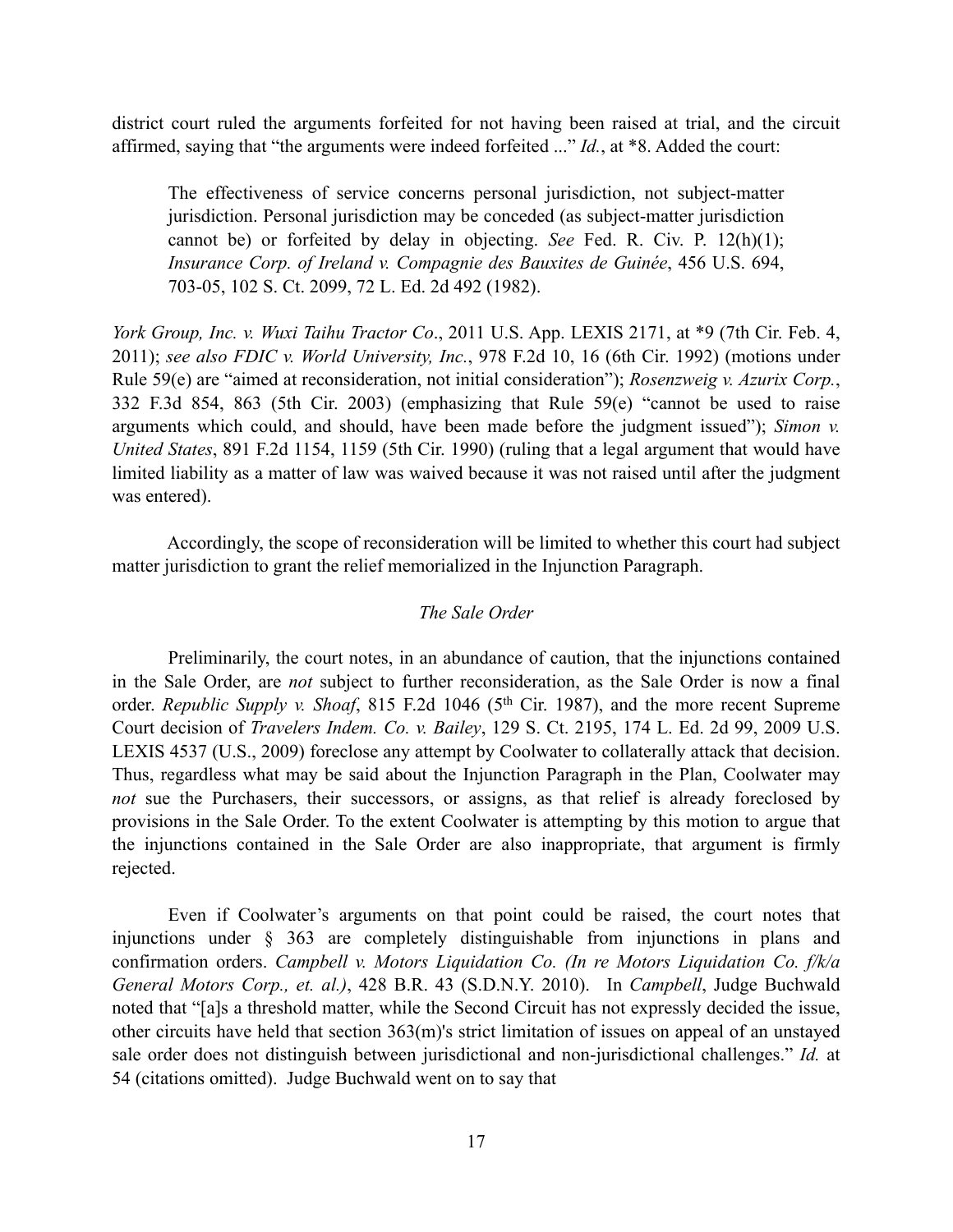Appellants' focus on 'related to' (that is, non-core) jurisdiction is misplaced. The jurisdictional issue here, if any, is the Bankruptcy Court's 'core' or 'arising under' jurisdiction to approve the 363 Transaction and issue the Sale Order. It is wellsettled that bankruptcy courts have core jurisdiction to approve section 363 sales, see 28 U.S.C. § 157(b)(2)(N) ("[C]ore proceedings include . . . orders approving the sale of property ."), and corollary jurisdiction to interpret and enforce their own orders carrying out the provisions of the Bankruptcy Code. *See* 11 U.S.C. § 105(a); *cf. also* 28 U.S.C. § 1651 ('All Writs Act'). Moreover, courts have characterized the injunctive authority of bankruptcy courts as 'core' when the rights sought to be enforced by injunction are based on provisions of the Bankruptcy Code, such as the 'free and clear' authority of section 363(f).

*Id.*, at 56-57. Thus, under any scenario, at this procedural juncture, with respect to the sale of the Property, the Purchasers are free from whatever litigation Coolwater is intending to bring in this case, the Sale Order injunction is final and binding, and *Shoaf* prohibits the current motion from being urged as a collateral attack on a final, appealable order.

# *Third-Party Injunctions, the Confirmation Order and the Plan*

 The only remaining (potential) targets that Coolwater might be considering suing are the Debtor's Partners, as those persons are defined in the Plan.<sup>[5](#page-17-0)</sup> As noted above, 'Partner' is defined as either a Limited Partner or General Partner; 'Limited Partner' includes "any limited partner of the Debtor, including but not limited to, Robert Bartell, Kathleen Bartell Martin and Mark Bartell." *Plan,* ¶¶ A(44), (40). 'General Partner' means "Ewing Gillis, LLC, a Texas limited liability company." *Id.* ¶ A(36). Thus, the court will only consider whether the Injunction Paragraph, as it applies to the Partners, exceeds the court's subject matter jurisdiction.

 The seminal Fifth Circuit case on subject matter jurisdiction to issue third party injunctions in a bankruptcy case is *In re Zale*, 62 F.3d 746 (5<sup>th</sup> Cir. 1995). There, the bankruptcy court had approved a settlement agreement between the debtor and three of the debtor's former directors on the one hand and CIGNA, the primary D&O insurer, on the other. Left out of the settlement agreement was one additional director, Alan Feld, as well as a secondary D&O insurer, NUFIC. The settlement hearing coincided with the debtor's confirmation hearing, and the settlement agreement contained a permanent injunction precluding non-settling parties from suing the settling parties. The non-settling parties affected by this injunction were Feld and NUFIC, who would be barred from suing CIGNA in tort (bad faith) or contract (breach of contract). Notably, the debtor in *Zale* agreed to indemnify CIGNA for any bad faith or other claims brought against it that related to the settlement. Feld and NUFIC appealed the bankruptcy court's approval of the settlement agreement eventually to the circuit.

<span id="page-17-0"></span><sup>5</sup> Technically, the Debtor too could be the target of suit but for the injunction, though as a result of the Sale and the subsequent plan, the Debtor entity itself is little more than a distribution agent.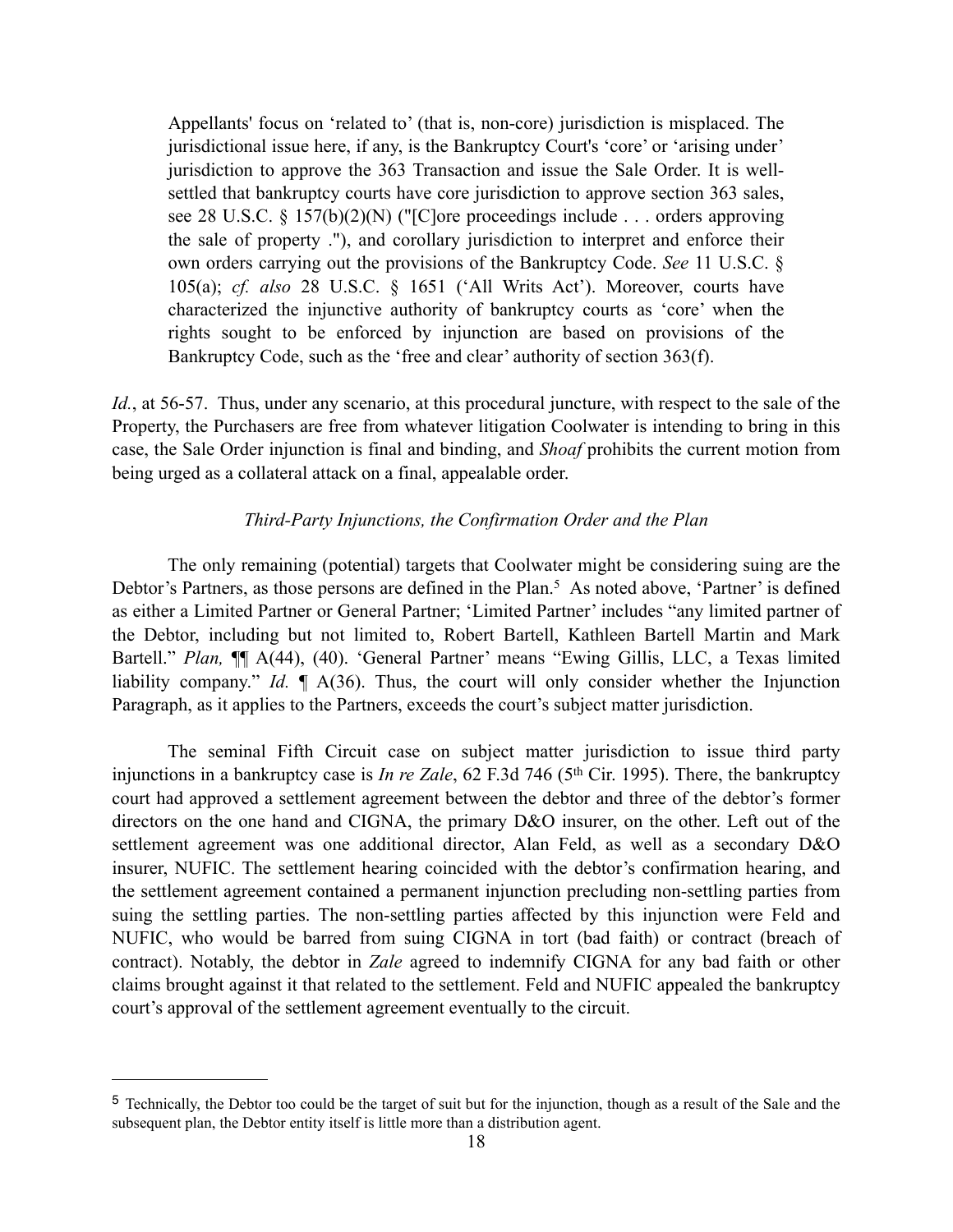The Fifth Circuit, in considering the jurisdiction question, applied the circuit's wellknown definition of 'related to' jurisdiction as articulated in *In re Wood*, 825 F.2d 90 (5<sup>th</sup> Cir. 1987):

[A] matter is 'related to' the bankruptcy case for § 1334 purposes if ' 'the outcome of that proceeding could conceivably have any effect on the estate being administered in bankruptcy.'' Moreover, ' 'an action is related to bankruptcy if the outcome could alter the debtor's rights, liabilities, options, or freedom of action (either positively or negatively) and … in any way impacts upon the handling and administration of the bankrupt estate.' '

*Id.*, at 752. Cases that find "related to" jurisdiction in the context of third party disputes do so when the subject of the claim "is property of the estate, or because the dispute over the asset would have an effect on the estate." *Id.* at 753. Shared facts between a third-party conflict and a debtor-creditor conflict are said to be insufficient to confer jurisdiction; additionally, judicial economy alone likewise cannot confer jurisdiction. *Id.* at 753-754; *but see In re Morrison*, 555 F. 3d 473, 479 (5th Cir. 2009) (holding that the bankruptcy court had jurisdiction to enter a money judgment in a nondischargeability action, under principles of "tradition and pragmatism," though the matter fell outside the parameters of "related to" jurisdiction as spelled out in decisions such as *Wood*).

With respect to the tort claims, the *Zale* court concluded that the bankruptcy court lacked jurisdiction to enjoin these claims -- *despite* the fact that the debtor had agreed to indemnify CIGNA for any such claims asserted against it. On this point, the court said:

Although indemnification has brought otherwise unrelated actions within the scope of a bankruptcy court's jurisdiction in other cases, the claims at issue in those cases involved the debtor's behavior, thereby providing a basis for the debtor's obligation that was independent of the indemnification agreement. In those cases, the purpose of the indemnification agreement was to eliminate the necessity for a formal suit against the debtor; therefore, the indemnification agreement satisfied a procedural goal, not a substantive one.

*Id.*, at 755. In other words, in and of itself, the debtor's "consent to the indemnification provision in the settlement … [did not] establish bankruptcy jurisdiction over the unrelated third party claims." *Id.* at 756. Thus, the indemnification provisions did not save the settling parties in *Zale* vis-à-vis the tort claims. The court ruled thusly:

Because CIGNA, Feld, and NUFIC are not debtors and because the property at issue -- the bad faith claims -- is not property of the estate, the bankruptcy court would have no jurisdiction over the tort claims absent the indemnification provision in the settlement. Moreover, the tort claims do not implicate an independent obligation of Zale in favor of CIGNA. Once we look past the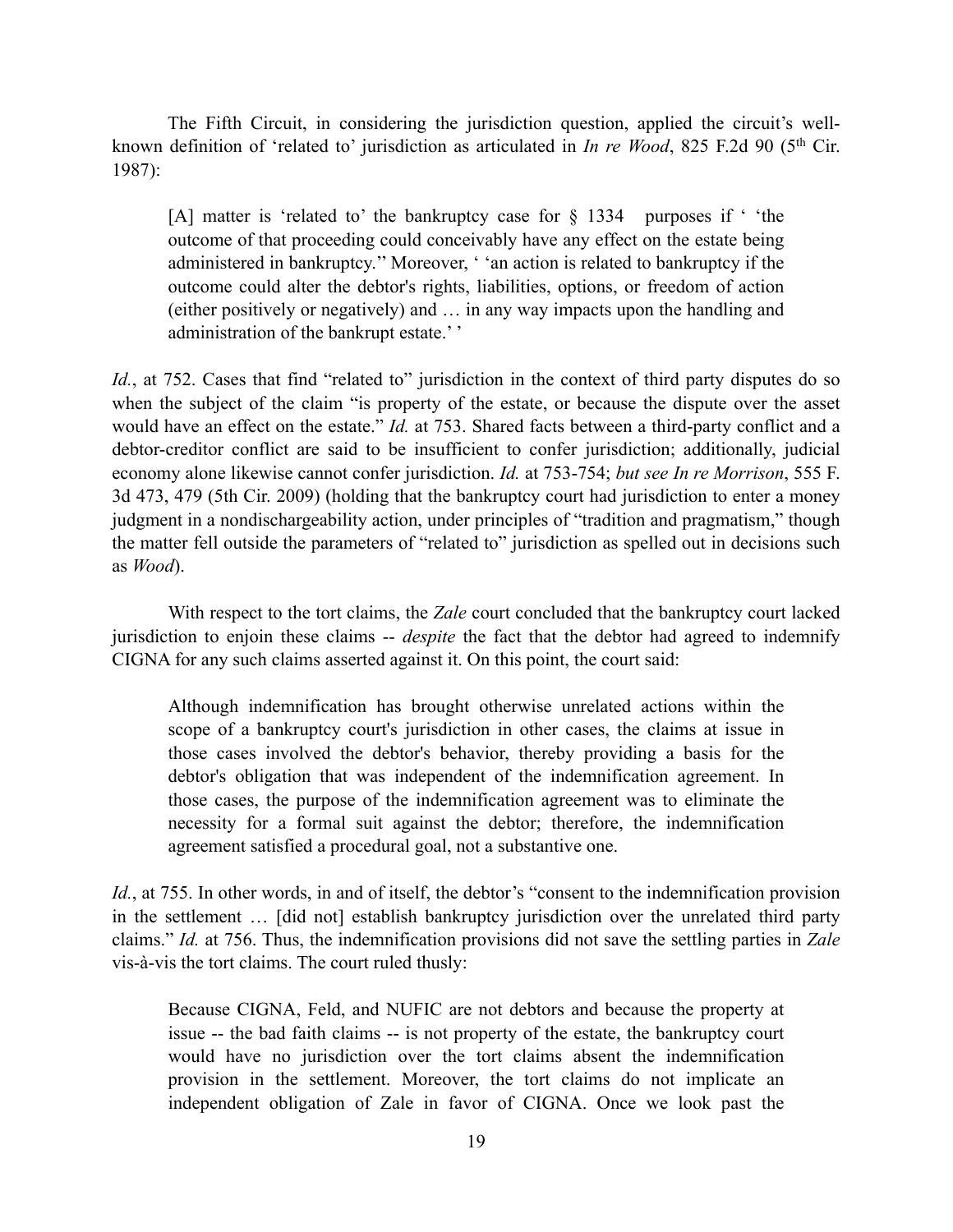indemnification agreement, … no substantive basis for indemnification exists. For these reasons, the settlement cannot provide the basis for jurisdiction over the bad faith claims. Accordingly, CIGNA and Zale's attempt to establish jurisdiction fails, and the bankruptcy court had no jurisdiction over Feld's and NUFIC's tort actions against CIGNA.

# *Id.*, at 756-757.

 As for the contract claims, however, the court found that the bankruptcy court had jurisdiction, because the resolution of these claims had an effect on the estate. "[C]reditors approved the plan on the assumption that some amount of proceeds from CIGNA would flow into the estate." *Id.* at 758. Lawsuits against CIGNA over the policy would tie up the policy assets. *Id.* at 759. Thus, jurisdiction was found to be present.<sup>6</sup>

Judge Barbara Houser applied *Zale's* teachings to a request for a plan injunction in *In re Seatco*, 257 B.R. 469, 476 (Bankr. N.D. Tex. 2001). The first step of her analysis addressed subject matter jurisdiction. Judge Houser concluded that the debtor had established that Kester and the debtor had an "identity of interest" and that "a suit against Kester is essentially suing the debtor." *Id.* at 477. Moreover, she also noted that Kester was vital to the debtor's reorganization:

Kester is the Debtor's founder, President, and sole shareholder. Kester guaranteed payment of the Debtor's obligations to CIT pursuant to the Guaranty. The evidence is undisputed that if CIT successfully pursued Kester on the Guaranty, Kester would not be able to satisfy CIT's claims and CIT would be entitled to execute against Kester's stock ownership in the Debtor, prompting Kester's resignation as President and the cessation of his involvement in the business. The evidence is also undisputed that if Kester was no longer affiliated with the Debtor, other key managers would leave, as would key customers. The record is clear -- Kester's continued participation and involvement is essential to the Debtor's business operations and will be essential to the Debtor's successful reorganization under the Plan.

# *Id.*, at 476.

More recently, Judge Stuart Bernstein addressed a related issue in the bankruptcy case of Drier, LLP, the former New York law firm. *In re Dreier LLP*, 429 B.R. 112 (Bankr. S.D.N.Y. 2010). As in *Zale*, Judge Bernstein had before him a settlement containing a broad permanent injunction enjoining third-parties from suing GSO, an investment manager for certain parties that purchased fraudulent notes. After noting that the Second Circuit has become increasingly critical

<span id="page-19-0"></span><sup>6</sup> The court proceeded to consider whether the court had the judicial *power* to enter the injunctions in question and concluded that it did, under section 105 of title 11. *See id.* Judicial power questions, however, are not the same as subject matter *jurisdiction* questions.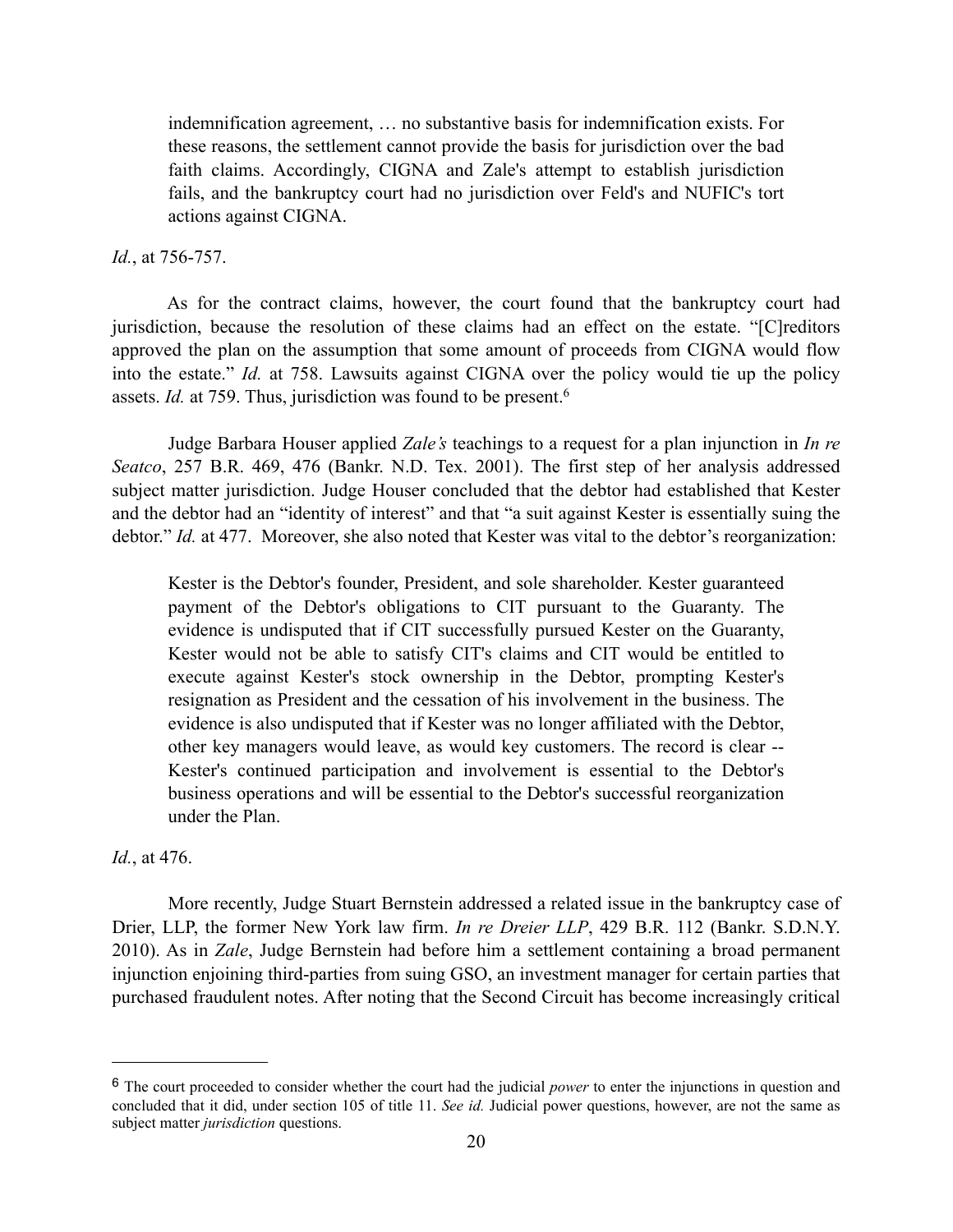of third-party injunctions in plans of reorganization,<sup>7</sup> Judge Bernstein summarized the state of the law in the Second Circuit after the recent spate of litigation in *Manville*:

Subject matter jurisdiction, however, became the primary focus of the Second Circuit in [Manville II]. … The Court of Appeals focused squarely on the Bankruptcy Court's jurisdiction. *Id.* at 61 ('[T]he bedrock jurisdictional issue in this case requires a determination as to whether the bankruptcy court had jurisdiction over the disputed statutory and common law claims.') The Court had 'little doubt' that the Direct Actions were covered, 'in a literal sense,' by the 1986 injunctions. *Id.* at 67. Nevertheless, relying heavily on the Fifth Circuit's analysis in *In re Zale Corp.*, 62 F.3d 746 (5th Cir. 1995), the Court concluded that the bankruptcy court lacked subject matter jurisdiction to enjoin the Direct Actions.

In assessing a court's jurisdiction to enjoin a third party dispute, the question is not whether the court has jurisdiction over the settlement, but whether it has jurisdiction over the attempts to enjoin the creditors' unasserted claims against the third party. *Manville II*, 517 F.3d at 65; *Zale*, 62 F.3d at 755; see *Shearson Lehman Bros., Inc. v. Munford, Inc. (In re Munford, Inc.)*, 97 F.3d 449, 454 (11th Cir. 1996) ('It is not the language of the settlement agreement that confers subject matter jurisdiction in this case. Rather, it is the 'nexus' of those claims to the settlement agreement . . . that the bankruptcy court must approve . . . .') 'Related to' jurisdiction to enjoin a third party dispute exists where the subject of the third party dispute is property of the estate, or the dispute would have an effect on the estate. *Manville II*, 517 F.3d at 65; *Zale Corp.*, 62 F.3d at 753. A bankruptcy court does not acquire subject matter jurisdiction 'to enjoin claims brought against a third-party non-debtor solely on the basis of that third-party's financial contribution to a debtor's estate.' *Manville II*, 517 F.3d at 66. Otherwise, 'a debtor could create subject matter jurisdiction over any non-debtor third-party by structuring a plan in such a way that it depended upon third-party contributions.' *Id.* (quoting *In re Combustion Eng'g, Inc.*, 391 F.3d 190, 228 (3d Cir 2004)).

The Court explained that in *Manville I*, subject matter jurisdiction existed because MacArthur's [the enjoined party] rights were derivative, MacArthur sought to collect from the proceeds of Manville's insurance policy on the basis of Manville's own conduct, and its claims were inseparable from Manville's own insurance policy, an asset of the Manville estate. *Manville I*, 837 F.2d at 92-93; accord *Manville II*, 517 F.3d at 62. In contrast, the Direct Action claims sought to recover directly from Travelers based upon Travelers' own independent wrongdoing.

<span id="page-20-0"></span><sup>7</sup> Judge Bernstein traced the Second Circuit's position on third party injunctions beginning with *MacArthur Co. v. Johns-Manville Corp. (In re Johns Manville Corp.)*, 837 F.2d 89 (2d Cir. 1988) ("Manville I") through *SEC v. Drexel Burnham Lambert Group*, 960 F.2d 285 (2d Cir. 1992), *In re Metromedia Fiber Network, Inc.*, 416 F.3d 136 (2d Cir. 2005), and finishing with the most recent cases: *In re Johns-Manville Corp.*, 517 F.3d 52 (2d Cir. 2008) ("Mansville II"), vacated and remanded on other grounds by 129 S.Ct. 2195 (2009), aff'g in part & rev'g in part *In re Johns-Mansville*, 600 F.3d 135 (2d Cir., Mar. 22, 2010) ("Mansville III").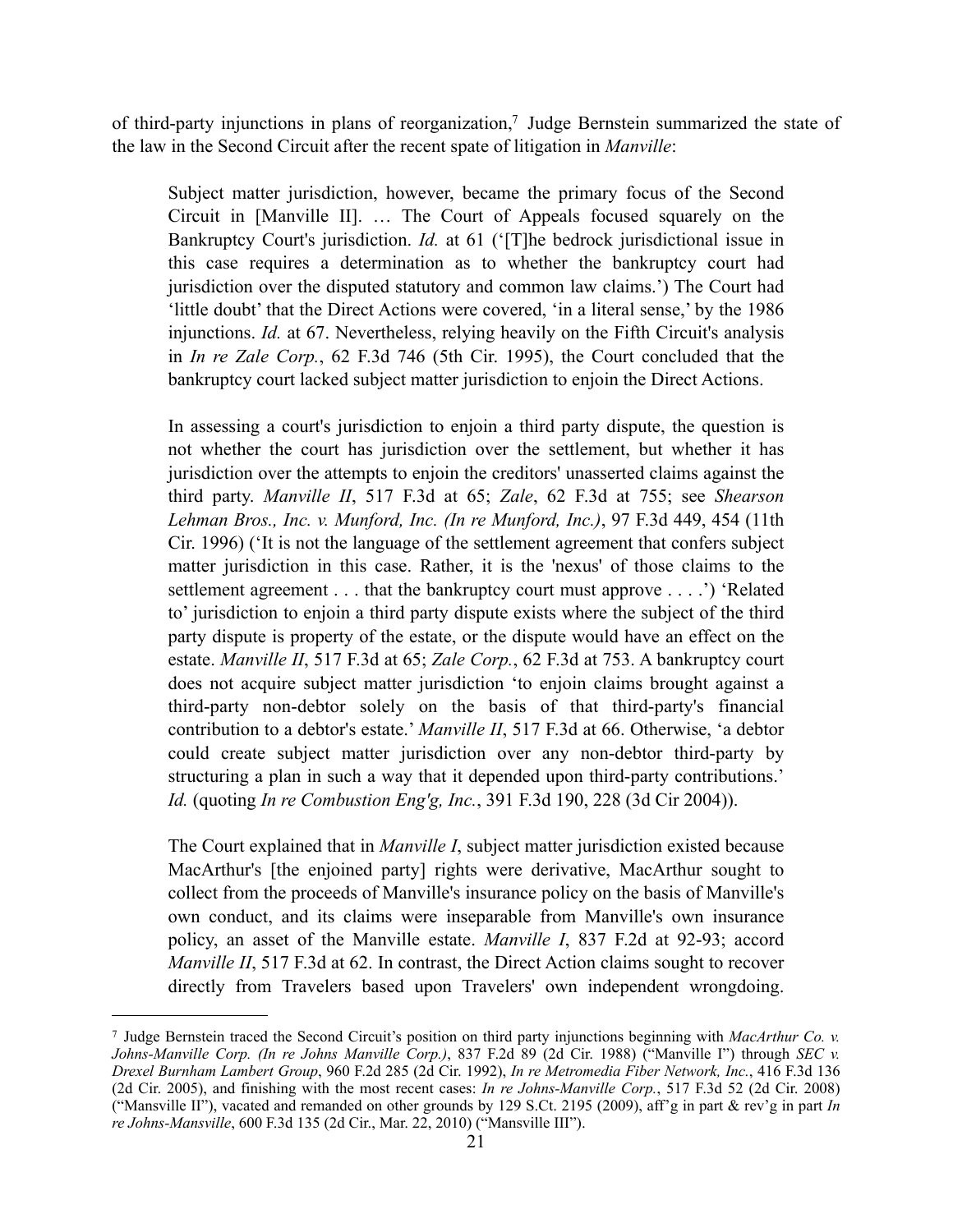*Manville II*, 517 F.3d at 65. They made no claims against Manville's insurance coverage, nor any other asset of the estate, 'nor do their actions affect the estate.' *Id.* Accordingly, the bankruptcy court lacked jurisdiction to enjoin the Direct Actions. *Id.*

*In re Dreier LLP*, 429 B.R. at 130-131. Ultimately, in *Dreier*, Judge Bernstein found that he did have jurisdiction over certain of the claims that the settlement before him sought to enjoin. More particularly, he found that he had jurisdiction over claims that are derivative of the *debtor's*  actions: "the Court has the jurisdiction, and may appropriately exercise that jurisdiction, to bar general creditors of these estates from recovering their claims from GSO, where their claims are based on the *debtors' misconduct*, and there is no independent basis for an action against GSO other than its receipt of the transfers from LLP." *Id.* at 133.

In this case, it is simply impossible to tell whether the court has jurisdiction to enter the injunctions against Coolwater's prosecution of claims against the Partners because Coolwater does not state what claims it intends to pursue. On this point, the court agrees with the Debtor that what Coolwater is really asking for here is this court's "interpretation of the Plan and Confirmation Order in a manner that allows Coolwater to pursue unasserted claims against principals of the Debtor." *Debtor Supp. Brief*, at 14-15. As the Debtor notes, the court denied a similar request in a recent case out of El Paso. In *In re Caspri Corp.*, 2010 Bankr. LEXIS 631 (Bankr. W.D. Tex., Feb. 25, 2010):

The court can only rule on the causes of action alleged in the pleadings that have been presented to the court for its review. The court cannot speculate (much less rule) on what other causes of action, whether in pleadings not furnished to this court, or in future pleadings, might or might not constitute property of the bankruptcy estate. As noted later in this decision, while this court has exclusive jurisdiction over property of a bankruptcy estate, it does not have exclusive jurisdiction to determine what is or is not property of the estate. *See* 28 U.S.C. § 1334(b). It is hoped that, should future questions arise, this decision will give the state court some guidance in how to resolve those questions.

*Id.*, at \*8-9 n.6. Ultimately, the Debtor is quite right when it says that "Coolwater presents no live case, controversy, complaint or pleading for this Court to review and determine the applicability of the injunction imposed under the Plan." *Debtor Supp. Brief*, at 16. The court cannot determine whether it had the subject matter jurisdiction to enter the injunctions contained in the Plan because it cannot tell precisely what is being enjoined. More to the point, if the court is to conduct the jurisdiction analysis described in the foregoing cases, it must know what actions are the subject of the injunction. Coolwater, unhelpfully, offers the court no specifics. Moreover, as Coolwater did not raise objections at the confirmation hearing, the court did not have before it at confirmation a sufficiently developed record to make that analysis there either.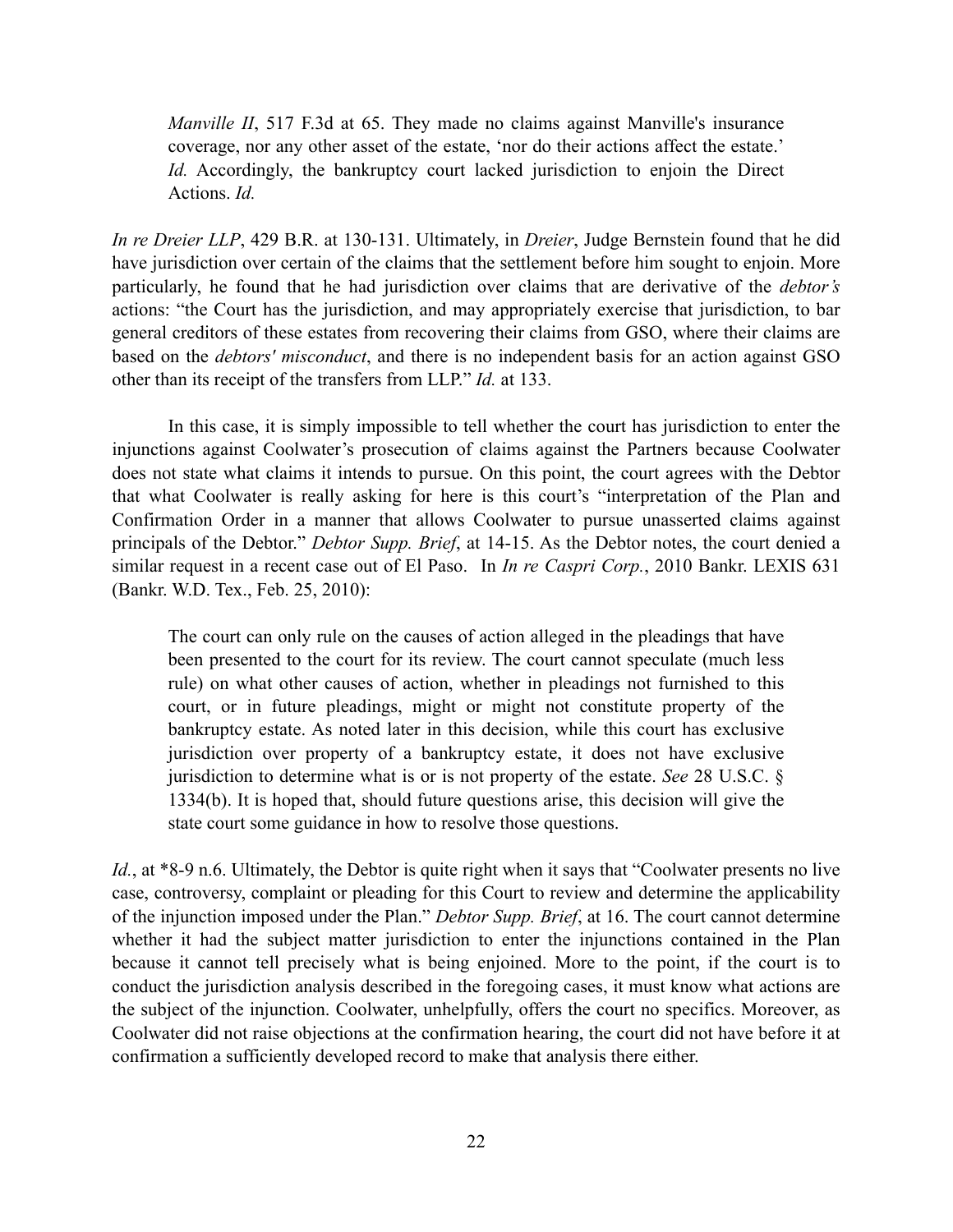Still, because the issue involves subject matter jurisdiction, the court is not free to simply reject Coolwater's challenge out of hand. A court always has the duty to examine its own subject matter jurisdiction, at least for so long as the matter before the court is not yet final. Thanks to Coolwater's Rule 59 motion, the question of subject matter jurisdiction is still very much alive.

One approach the court could take is suggested by that taken by Judge Michael Lynn in *In re Pilgrim's Pride Corp., et. al.*, 2010 WL 200000 (Bankr. N.D. Tex., Jan. 14, 2010). In *Pilgrim's Pride*, the debtors' plan of reorganization sought to enjoin third party claims against, among others, the debtors' directors and officers. *Id.* at \*3. Judge Lynn noted that, under the Fifth Circuit's ruling in *Pacific Lumber*, "the court may not, *over objection*, approve through confirmation of the Plan third-party protections, other than those provided to the Committees, members of the Committees, and the Committees' Professionals." *Id.* at \*5 (emphasis added). However, Judge Lynn also noted that he did not believe that *Pacific Lumber* precludes the court "from retaining jurisdiction over at least some suits against third parties which would have been covered by the Plan's third-party protections." *Id.* at \*5. Accordingly, Judge Lynn held:

Debtors, serving through their management and professionals as debtors in possession, acted in the capacity of trustees for the benefit of their creditors. In that capacity, Debtors operated their business pursuant to Code § 1108. To the extent Debtors acted in the Chapter 11 Cases, other than in bad faith, pursuant to the authority granted by the Code or as directed by court order, Debtors' management and professionals presumptively should not be subject to liability. In order to ensure that such persons are not improperly pursued, it is appropriate that this court should channel to itself claims that may be asserted against Debtors' management (including their boards of directors and Chief Restructuring Officer) and professionals based upon their conduct in pursuit of their responsibilities during the Chapter 11 Cases.

...

[p]rotecting the members of management of a debtor in possession and the professionals advising them for good-faith actions taken under the authority of the Code or pursuant to orders of the court … would seem consistent with the case law that equates a debtor in possession to a trustee. The court reads *Pacific Lumber* to prohibit exculpatory language that would bar such actions outright, but it does not understand that the Court of Appeals meant to prevent bankruptcy courts from retaining jurisdiction as the exclusive forum for deciding cases raising issues pertaining to the performance by a debtor in possession of its duties under sections 1107 and 1106 of the Code.

*Id.* (citations omitted). The court in *Pilgrims Pride* found that it had subject matter jurisdiction over claims regarding the debtors' management team for actions taken during the bankruptcy. For similar reasons, this court finds it has subject matter jurisdiction to hear any claims that Coolwater (or any other party, for that matter) might assert against the Partners for actions related to the management of the Debtor that were taken during the Debtor's bankruptcy case.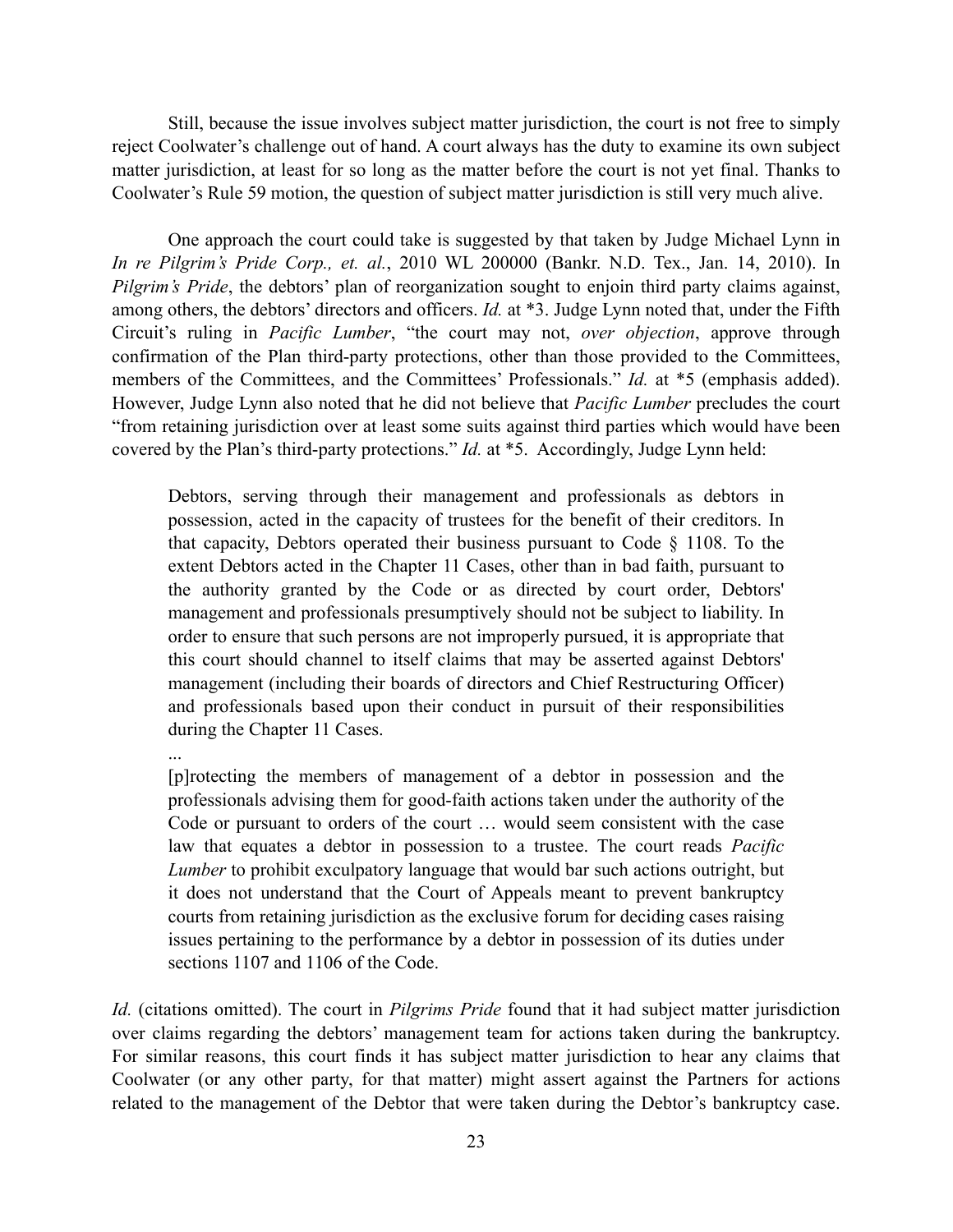Those claims can thus also be the subject of the Injunction Paragraph, at least as a matter of subject matter jurisdiction (the only issue the court is considering in this Rule 59(e) motion).

 There may be other actions that the court also has the subject matter jurisdiction to bar as well. Actions that belong to the estate, for example, are actions whose pursuit the court would have the subject matter jurisdiction to limit to the estate or its proper successors pursuant to a plan. *See Dreier*, *supra*. The injunction of the pursuit of actions in order to prevent undermining the efficacy of the plan and its distribution scheme might also be within the court's subject matter jurisdiction. *See id*. Finally, an injunction that falls within the ambit of section 105 is one that the federal courts have subject matter to issue. *See Long-Term Credit Bank v. Cent. States, Southeast and Southwest Areas Pension Fund (In re AppleTree Mkts., Inc.)*, 1999 U.S. Dist. LEXIS 23374, at \*57-58 (S.D. Tex. Feb. 19, 1999).

Although moot in light of the court's ruling above, the court briefly addresses Coolwater's argument that, despite the fact that it failed to appear at the confirmation hearing and failed to object to the Injunction Paragraph, it is up to this court to police the terms of the Plan, and deny confirmation if there was a provision that might have been controversial. Coolwater's argument on this point is nothing less than an attempt to deflect the blame for its own failures in this case. Moreover, Coolwater cites to irrelevant legal authority to support its position. In particular, Coolwater invokes *In re Francisco Espinosa*, 130 S.Ct. 1367, 1376 (2010) for the proposition that, notwithstanding the lack of an objection to the Plan, the court should have *sua sponte* stricken the Injunction Paragraph, since it was "in direct conflict with Bankruptcy Code provisions." *Coolwater Supp. Brief*, at 8.

In the first place, as Coolwater's counsel admitted at the July Hearing, it cited to *dicta* in the *Espinosa* case. Moreover, the Injunction Paragraph is not in direct conflict with the Bankruptcy Code. As Coolwater well knows, the Fifth Circuit does allow permanent injunctions so long as there is consent. Without an objection, this court was entitled to rely on Coolwater's silence to infer consent at the confirmation hearing, especially since Coolwater had been so active in this case. *See In re Pacific Lumber Co.*, 584 F.3d 229, 253 (5th Cir. 2009); *In re Pilgrim's Pride Corp.*, 2010 WL 200000, at \*5 (Bankr. N.D.Tex. Jan. 14, 2010).

## **Conclusion**

The court accordingly concludes that it had the subject matter jurisdiction to enter the Injunction Paragraph, to the extent that it enjoins Coolwater's pursuit of causes of action that are or may be property of the estate. It also had the subject matter jurisdiction to enjoin actions relating to the prosecution of this bankruptcy case during the pendency of the case. The court also has the subject matter jurisdiction to interpret and enforce the Plan's provisions, including the provisions of the Injunction Paragraph. Because Coolwater has not indicated to the court what causes of action it intends to pursue, it is not possible at this point to determine whether those actions would or would not be appropriately subject to the Injunction Paragraph as a matter of subject matter jurisdiction. Coolwater is certainly free to seek affirmative declaratory relief